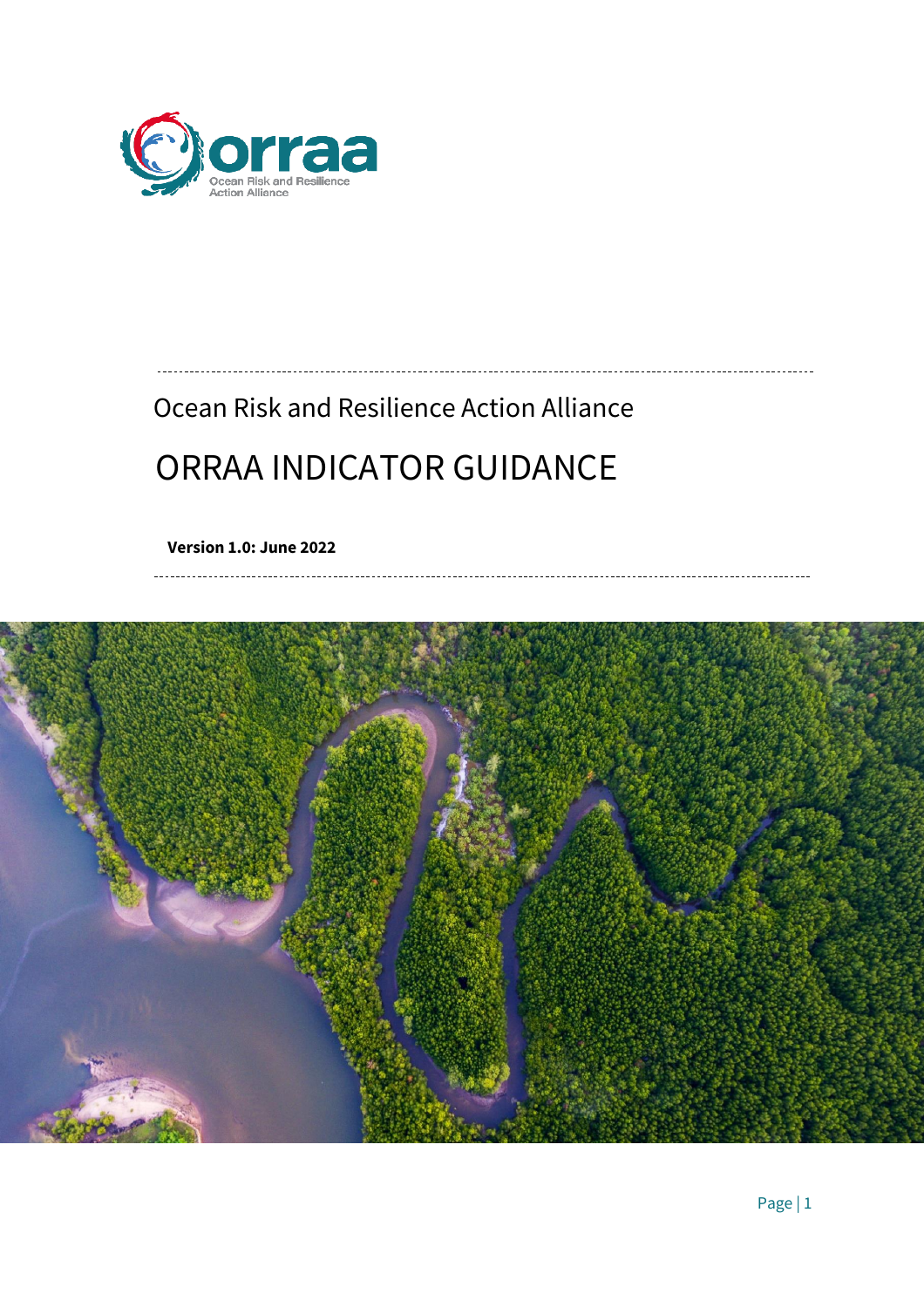### **1. Background**

ORRAA's **[mission](https://oceanriskalliance.org/what-we-do/)** is to drive at least US\$500 million of investment into coastal and ocean natural capital through finance products that mitigate risk and build resilience, by 2030. This is designed to achieve our **ultimate outcome** of improving the state of coastal resilience for 250 million people by 2030, particularly women and girls in SIDS and coastal developing countries where ORRAA finance products/projects have been deployed.

By catalysing, scaling and accelerating investment and innovation, ORRAA's work will help achieve the Sustainable Development Goals and improve ocean stewardship. The **mission** and **ultimate outcome** will be achieved through delivering three priority pathways underpinning ORRAA's work:

- 1. **Financial innovation:** Pioneering innovative and scalable finance and insurance products to protect and regenerate valuable coastal and marine natural assets while delivering a return on investment by:
	- Leveraging and influencing public and private investments in coastal natural capital that deliver a return on investment
	- Surfacing, incubating and scaling 50 finance and insurance solutions that build resilience by investing in nature
- 2. **Science and research:** Accelerating research on ocean risk and resilience and improving modelling that informs financial innovation and policy action to reduce the impacts of climate and ocean change by:
	- Undertaking research and developing strategies to better understand, analyse, predict, and model and manage ocean risk
	- Improving the design and implementation of gender-sensitive ocean resilience projects in key vulnerable regions
- 3. **Policy and governance:** Informing, advancing and driving public and private policy commitments and action that value nature, build coastal resilience, reduce ocean risk and accelerate the delivery of the SDGs, by:
	- Acting as a connector and catalyst for cross-sector collaboration across the Global North and South
	- Advancing the global narrative on ocean risk and coastal resilience with policymakers, finance leaders and investors

**ORRAA indicators** measure activities under each priority pathway, and their contribution towards the alliance's theory of change and mission. These indicators form the basis of the alliance's monitoring, learning, and evaluation (MEL) procedures and will be integrated into the life cycle of all ORRAA projects to monitor progress and results of grantees and other implementing partners.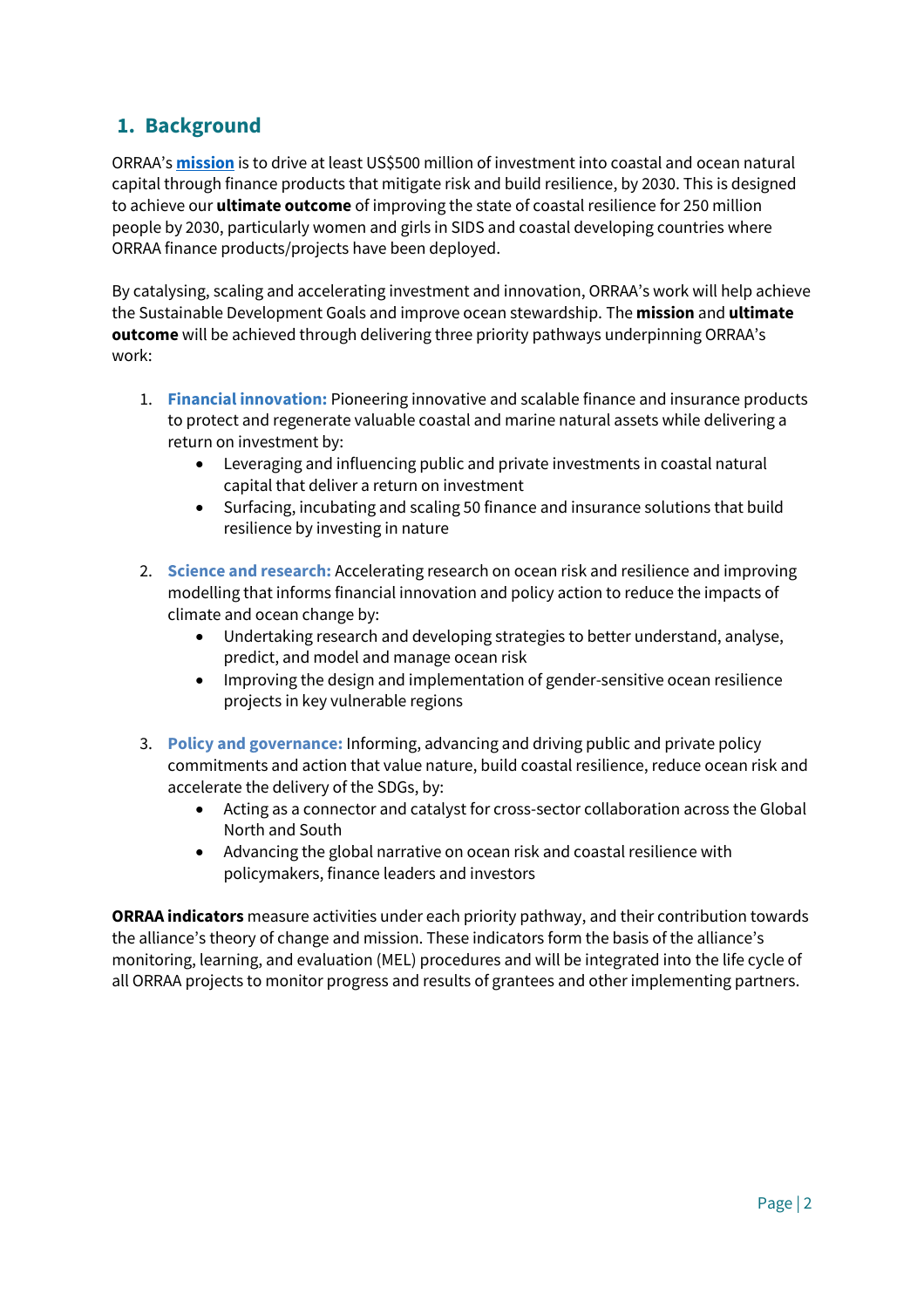#### **2. ORRAA Indicators Summary**

There are six overarching ORRAA indicators (ORRAA 1 – 6), which track ORRAA's overall progress against its ultimate outcome ("Improved state of coastal resilience for 250 million people by 2030"). Nine additional indicators are organized along ORRAA's three impact pathways (IPs), tracking progress against the respective pathway outcomes:

- Financial Innovation (IP1)
- Science and Research (IP2)
- Policy and Governance (IP3)

All grantees are requested to set a target for ORRAA 1 and ORRAA 2. Depending on project context and size, grantees might need to set targets for other indicators if they are applicable. Specific project MEL frameworks might be adjusted as requested by specific funders.

Indicator progress is collected by grantees and reported on in periodic progress and final reports. Grantees are free to collect data against additional indicators. Grantees will be guided as to how to collect data using appropriate methodologies and how to minimise double counting. Some indicators are meant to be tracked both by ORRAA grantees and the ORRAA Secretariat (indicated under level). Indicators are either:

- *Mandatory*: All ORRAA grantees must report on these indicators.
- *Required as applicable*: Required if grantee activities contribute to results along the Impact Pathways and the grantee is able to collect data against them.

| <b>Code</b>        | <b>Indicator</b>                                          | <b>Unit</b>       | <b>Type</b> | <b>Required</b>           | <b>Level</b> | <b>Frequency</b>                                            |
|--------------------|-----------------------------------------------------------|-------------------|-------------|---------------------------|--------------|-------------------------------------------------------------|
| ORRAA 1            | People supported by<br><b>ORRAA</b>                       | No.               | Output      | Mandatory                 | Grantees     | Annual reporting<br>with semi-<br>annual progress<br>update |
| ORRAA 2            | Investments<br>mobilised by ORRAA<br>grantees / ORRAA     | <b>USD</b>        | Outcome     | Mandatory                 | <b>Both</b>  | Final report                                                |
| ORRAA <sub>3</sub> | Net dollar benefit<br>per person                          | <b>USD</b>        | Outcome     | Optional                  | Grantees     | Final report                                                |
| ORRAA 4            | People more<br>resilient                                  | No.               | Impact      | Optional                  | Grantees     | <b>Final report</b>                                         |
| ORRAA 5            | CO <sub>2</sub> emissions<br>reduced or avoided           | tCO <sub>2e</sub> | Outcome     | Required as<br>Applicable | Grantees     | Semi-annual                                                 |
| ORRAA 6            | Area protected,<br>conserved, and/or<br>under innovations | Ha.               | Outcome     | Required as<br>Applicable | Grantees     | Semi-annual                                                 |
| IP <sub>1a</sub>   | Value of financial<br>services provided                   | <b>USD</b>        | Outcome     | Required as<br>Applicable | Grantees     | Final report                                                |
| IP <sub>1</sub> b  | Jobs created                                              | <b>FTE</b>        | Outcome     | Optional                  | Grantees     | Final report                                                |
| IP1c               | Biodiversity<br>indicator                                 | <b>TBD</b>        | Outcome     | Optional                  | Grantees     | Final report                                                |
| IP2a               | Knowledge products<br>generated / events<br>hosted        | No.               | Output      | Required as<br>Applicable | <b>Both</b>  | Semi-annual                                                 |

• *Optional*: These complex outcome and impact indicators are optional.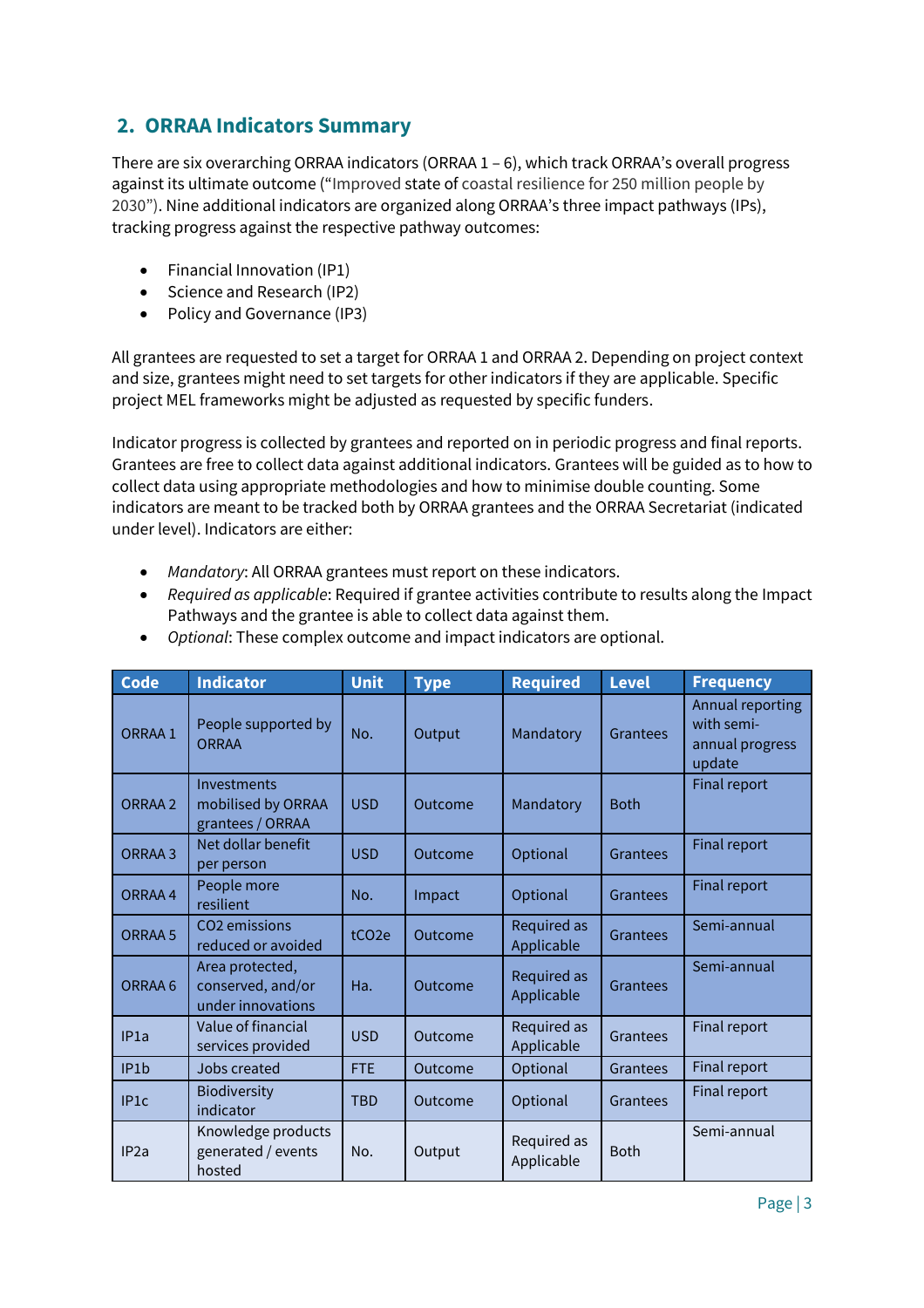| IP <sub>2</sub> b | People accessing<br>knowledge products<br>events         | No. | Outcome | Required as<br>Applicable | <b>Both</b> | Final report |
|-------------------|----------------------------------------------------------|-----|---------|---------------------------|-------------|--------------|
| IP <sub>3</sub> a | Policies influenced                                      | No. | Outcome | Required as<br>Applicable | <b>Both</b> | Final report |
| IP3b              | Organizations<br>receiving assistance                    | No. | Output  | Required as<br>Applicable | <b>Both</b> | Semi-annual  |
| IP <sub>3</sub> c | Partnerships formed                                      | No. | Output  | Required as<br>Applicable | <b>Both</b> | Semi-annual  |
| IP3d              | Organisations<br>increasing profit or<br>self-sufficient | No. | Outcome | Optional                  | Grantees    | Semi-annual  |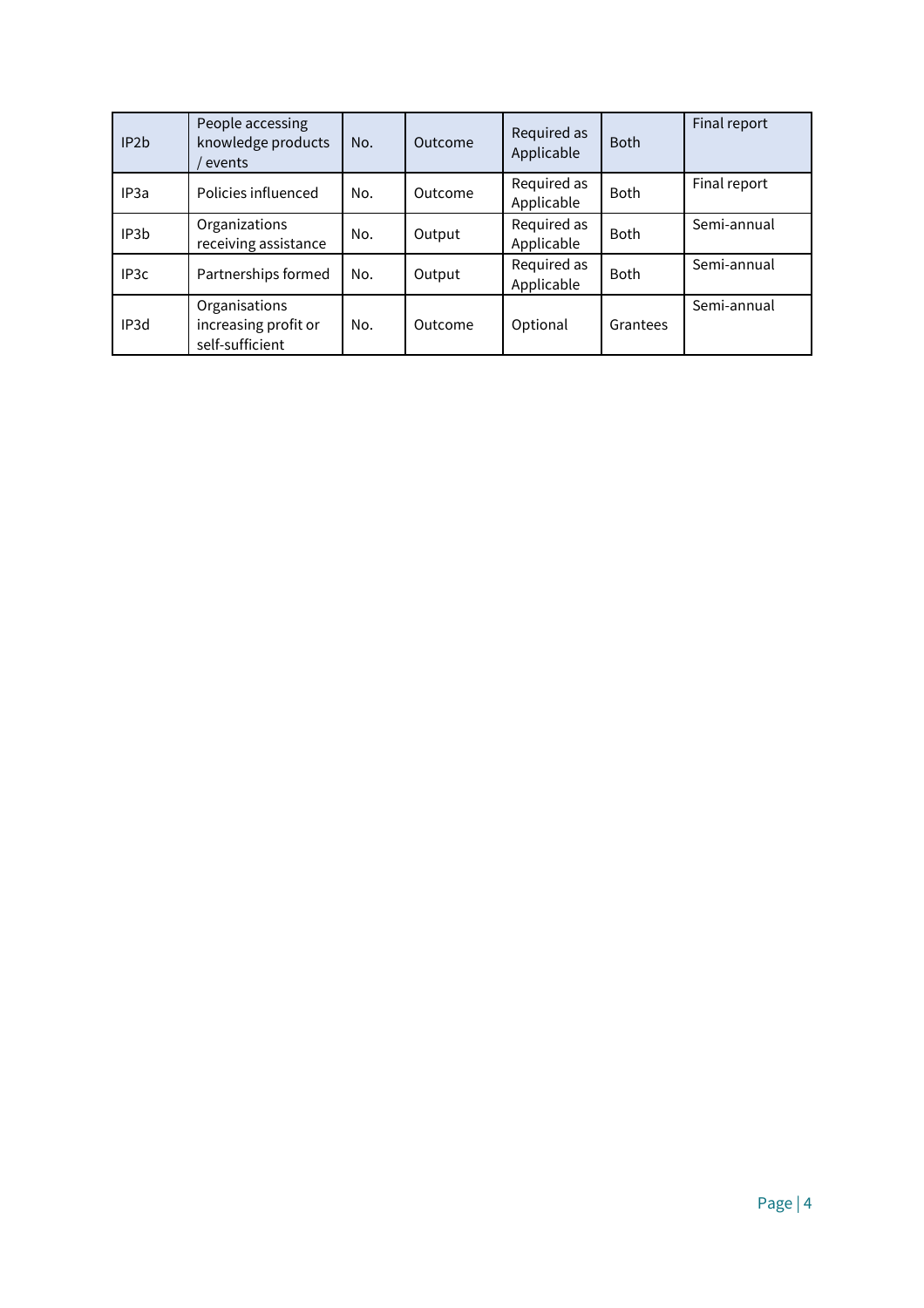## **3. Core Indicators**

| Indicator      | <b>ORRAA 1: People supported by ORRAA (number)</b>                                                                                                                                                                                                                                                                                                                                                                                                                                                                                                                                                                                                                                                                                                                                                             |
|----------------|----------------------------------------------------------------------------------------------------------------------------------------------------------------------------------------------------------------------------------------------------------------------------------------------------------------------------------------------------------------------------------------------------------------------------------------------------------------------------------------------------------------------------------------------------------------------------------------------------------------------------------------------------------------------------------------------------------------------------------------------------------------------------------------------------------------|
| Data collector | This indicator is made of four sub-indicators and is mandatory for all                                                                                                                                                                                                                                                                                                                                                                                                                                                                                                                                                                                                                                                                                                                                         |
| Definition     | ORRAA grantees.<br>This indicator measures the total number of people who have received<br>support as a proxy for building resilience. This is distinguished from<br>support that explicitly improves resilience of the reported population<br>(which is reported under indicator ORRAA 4).                                                                                                                                                                                                                                                                                                                                                                                                                                                                                                                    |
|                | 'Support' is defined as assistance from the project or activity, with the<br>intention of helping people become more resilient. Support<br>encompasses financial resources, innovations, training, and/or<br>information (for example, weather forecasting, early warning systems).<br>Reporting under this indicator requires resilience to be targeted by the<br>project or activity. People supported through all ORRAA impact<br>pathways may be included, including people benefiting from policies<br>implemented, finance mobilized or knowledge, and partnership<br>building activities.                                                                                                                                                                                                               |
|                | 'People supported' relates to populations with a clear relationship to a<br>resilience project or activity. 'Coastal people' or 'coastal community'<br>relates to any coastal settlement whose boundaries include the<br>foreshore, including local authorities whose boundaries only include<br>estuarine foreshore. Coastal settlements include seaside towns, ports,<br>and other areas which have a clear connection to the coastal economy.                                                                                                                                                                                                                                                                                                                                                               |
|                | To be counted under this indicator, the type of support must be<br>categorised as 'high' or 'medium', and targeted where individual<br>people or households are identified and aware they are receiving<br>support in some form.<br>High levels of support include, but are not limited to, training of<br>individuals in communities, people provided with insurance<br>cover, income support or other financial tools.<br><b>Medium</b> levels of support include, but are not limited to, people<br>receiving information services such as a flood warnings or<br>weather forecasts by text, people within a catchment area of<br>structural flood defences or coastal and marine nature-based<br>solutions or people living in a community where other members<br>have been trained in emergency response. |
|                | People who receive 'low' intensity support should not be included<br>under this indicator. Examples of low intensity support include, but are<br>not limited to, people falling within an administrative area of an<br>institution (for example a Ministry or local authority) receiving capacity<br>building support, people within an area subject to a coastal<br>management plan or the entire population of a country, region,<br>municipality with a strengthened insurance or financial system.                                                                                                                                                                                                                                                                                                         |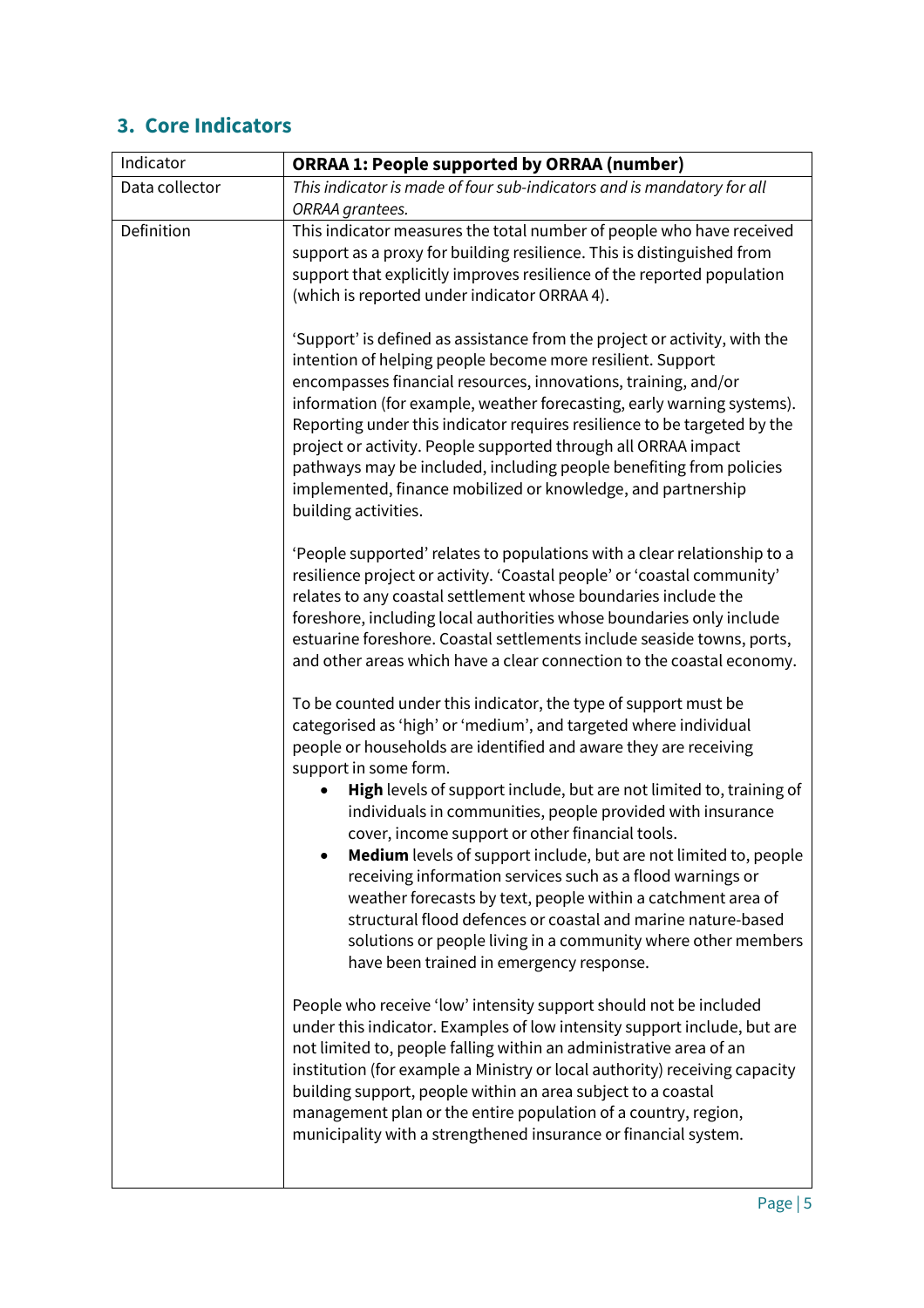| Sub-indicators |                                                                       | <b>ORRAA1a: People trained (number)</b>                                   |  |  |  |
|----------------|-----------------------------------------------------------------------|---------------------------------------------------------------------------|--|--|--|
|                |                                                                       | This sub-indicator measures the number of people who have received        |  |  |  |
|                |                                                                       | training. Training can contribute to strengthening capacity and           |  |  |  |
|                | promoting strategic partnerships. Training is defined as a learning   |                                                                           |  |  |  |
|                |                                                                       | activity involving: 1) a setting intended for teaching or transferring    |  |  |  |
|                |                                                                       | knowledge, skills, or approaches; 2) formally designated instructor(s) or |  |  |  |
|                |                                                                       | lead person(s); and 3) a defined curriculum, learning objectives, or      |  |  |  |
|                |                                                                       | outcomes. There is no pre-defined minimum or maximum length of            |  |  |  |
|                | time for the training.                                                |                                                                           |  |  |  |
|                |                                                                       |                                                                           |  |  |  |
|                |                                                                       | Training can include long-term academic degree programs, short- or        |  |  |  |
|                |                                                                       | long-term non-degree technical courses in academic or in other            |  |  |  |
|                |                                                                       | settings, seminars, workshops, conferences, on-the-job learning           |  |  |  |
|                |                                                                       |                                                                           |  |  |  |
|                |                                                                       | experiences, observational study tours, distance learning, or similar     |  |  |  |
|                |                                                                       | activities, as long as it includes the three learning activity elements   |  |  |  |
|                |                                                                       | above. Coaching and mentoring, meetings or other efforts that could       |  |  |  |
|                |                                                                       | have educational value but do not have a defined curriculum or            |  |  |  |
|                |                                                                       | objectives are generally not considered to be training unless they meet   |  |  |  |
|                |                                                                       | the three definitional standards for training identified above.           |  |  |  |
|                |                                                                       | This indicator focuses on delivery of training that was made possible     |  |  |  |
|                |                                                                       |                                                                           |  |  |  |
|                |                                                                       | through full or partial funding from ORRAA. This indicator does not       |  |  |  |
|                |                                                                       | include courses for which ORRAA only helped develop the curriculum,       |  |  |  |
|                |                                                                       | but did not fund the application of that training. Only people who        |  |  |  |
|                |                                                                       | complete the training course are counted for this indicator. An           |  |  |  |
|                |                                                                       | individual should be counted once, regardless of the number of            |  |  |  |
|                |                                                                       | trainings received during the reporting period and even if the trainings  |  |  |  |
|                | covered different topics.                                             |                                                                           |  |  |  |
|                |                                                                       | Indicator is aligned with the following:                                  |  |  |  |
|                | <b>USAID</b>                                                          | EG.11-1, EG.3.2-1, EG.3.2-2, HL.9-4                                       |  |  |  |
|                | indicators                                                            |                                                                           |  |  |  |
|                | <b>GRP</b> indicator                                                  | IP3b.i                                                                    |  |  |  |
|                |                                                                       |                                                                           |  |  |  |
|                |                                                                       | <b>ORRAA1b: Uptake of financial services (number)</b>                     |  |  |  |
|                |                                                                       | This indicator seeks to measure the number of people who have             |  |  |  |
|                |                                                                       | received access to and use financial services. Financial services include |  |  |  |
|                |                                                                       | credit, insurance, and savings. The service can be from a formal or       |  |  |  |
|                | informal financial institution, including a micro-finance institution |                                                                           |  |  |  |
|                | (MFI), commercial bank or informal lender. The service must be        |                                                                           |  |  |  |
|                | provided as finance. Do not include in-kind support.                  |                                                                           |  |  |  |
|                |                                                                       |                                                                           |  |  |  |
|                |                                                                       | Indicator is aligned with the following:                                  |  |  |  |
|                | <b>USAID</b>                                                          | EG.3.2-3                                                                  |  |  |  |
|                | indicators                                                            |                                                                           |  |  |  |
|                | <b>GRP</b> indicator                                                  | IP3b.ii                                                                   |  |  |  |
|                |                                                                       |                                                                           |  |  |  |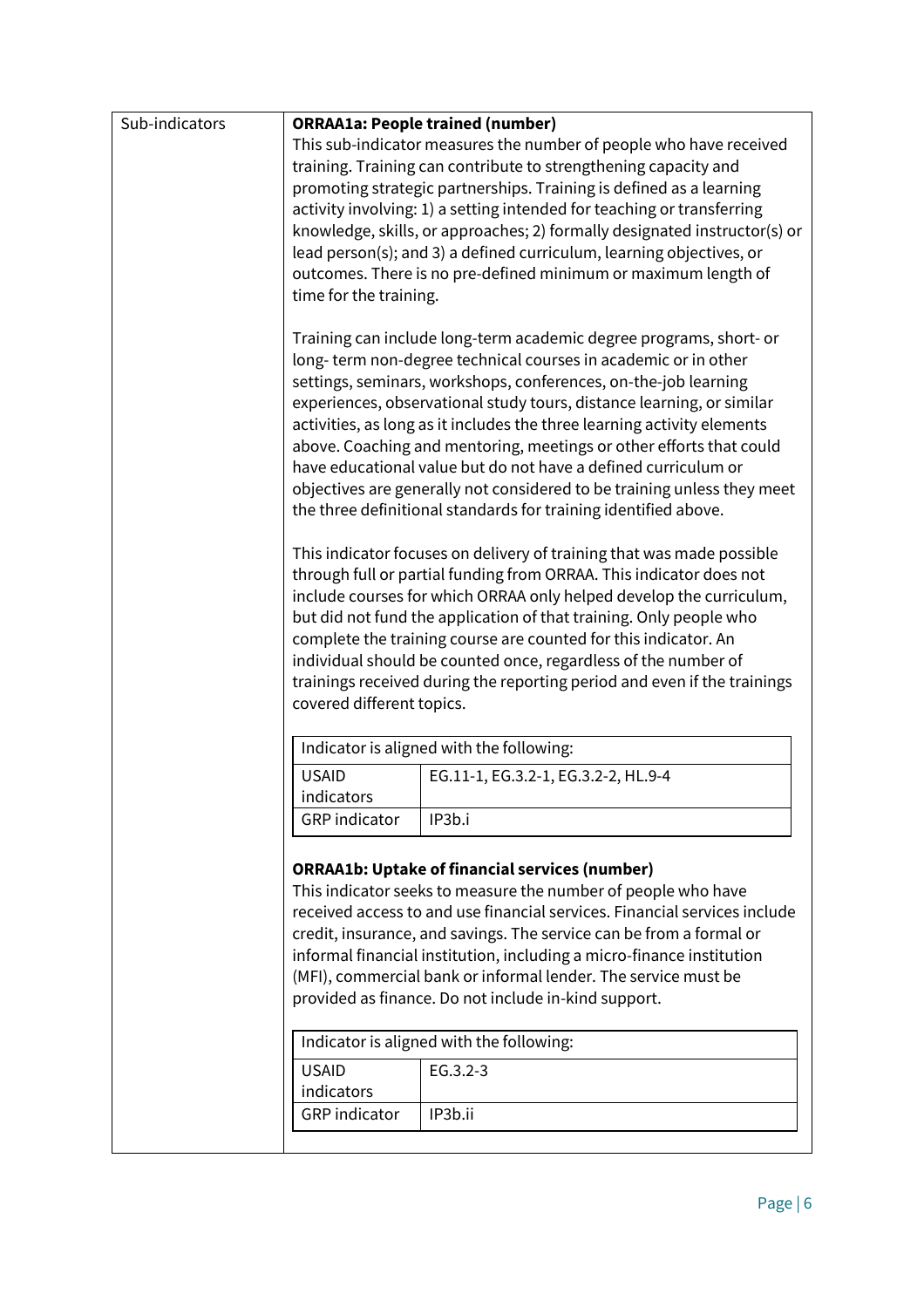|                                                                                 | ORRAA1c: Users of early warning system or climate information                                                                                                                                                                                                                                                                                                                                                                                                                                                                          |  |
|---------------------------------------------------------------------------------|----------------------------------------------------------------------------------------------------------------------------------------------------------------------------------------------------------------------------------------------------------------------------------------------------------------------------------------------------------------------------------------------------------------------------------------------------------------------------------------------------------------------------------------|--|
| (number)                                                                        |                                                                                                                                                                                                                                                                                                                                                                                                                                                                                                                                        |  |
| This indicator measures individuals using climate information or early          |                                                                                                                                                                                                                                                                                                                                                                                                                                                                                                                                        |  |
| warning systems (EWS). Climate information may include, but is not              |                                                                                                                                                                                                                                                                                                                                                                                                                                                                                                                                        |  |
|                                                                                 | limited to, tools and data such as monitored weather or climate                                                                                                                                                                                                                                                                                                                                                                                                                                                                        |  |
|                                                                                 | projections (for example, anticipated temperature, precipitation and<br>sea level rise under future scenarios). It also includes people reached                                                                                                                                                                                                                                                                                                                                                                                        |  |
|                                                                                 | through EWS information and messages.                                                                                                                                                                                                                                                                                                                                                                                                                                                                                                  |  |
|                                                                                 |                                                                                                                                                                                                                                                                                                                                                                                                                                                                                                                                        |  |
|                                                                                 | Climate information can serve a variety of sectors such as aquaculture,                                                                                                                                                                                                                                                                                                                                                                                                                                                                |  |
|                                                                                 | fishing, health, or natural resource or urban management. Using                                                                                                                                                                                                                                                                                                                                                                                                                                                                        |  |
|                                                                                 | climate information may include, but is not limited to, conducting                                                                                                                                                                                                                                                                                                                                                                                                                                                                     |  |
|                                                                                 | vulnerability assessments, creating plans or strategies for adaptation or                                                                                                                                                                                                                                                                                                                                                                                                                                                              |  |
|                                                                                 | resilience, or selecting risk-reducing or resilience-improving actions to                                                                                                                                                                                                                                                                                                                                                                                                                                                              |  |
| implement.                                                                      |                                                                                                                                                                                                                                                                                                                                                                                                                                                                                                                                        |  |
|                                                                                 | Indicator is aligned with the following:                                                                                                                                                                                                                                                                                                                                                                                                                                                                                               |  |
| <b>USAID</b>                                                                    | EG.11-6                                                                                                                                                                                                                                                                                                                                                                                                                                                                                                                                |  |
| indicators                                                                      |                                                                                                                                                                                                                                                                                                                                                                                                                                                                                                                                        |  |
| <b>GRP</b> indicator                                                            | IP3b.iii                                                                                                                                                                                                                                                                                                                                                                                                                                                                                                                               |  |
|                                                                                 |                                                                                                                                                                                                                                                                                                                                                                                                                                                                                                                                        |  |
| innovations include:                                                            | <b>ORRAA1d: Users of other ORRAA innovations (number)</b><br>This indicator measures the number of people who have been<br>supported through other ORRAA innovations apart from training,<br>financial services or climate information. Innovations counted must be<br>resilience-related, including those that address climate change<br>adaptation and mitigation. Significant improvements to existing<br>technologies and practices should also be counted. Examples of<br>Water Management: for example, flood protection, marine |  |
| environment.                                                                    | protection, coastlines protected, preventing and reducing the<br>leakage of pollutants (including nitrates) from land into the marine                                                                                                                                                                                                                                                                                                                                                                                                  |  |
| ٠                                                                               | Climate Mitigation: technologies selected because they minimize                                                                                                                                                                                                                                                                                                                                                                                                                                                                        |  |
| emission intensities relative to other alternatives, for example                |                                                                                                                                                                                                                                                                                                                                                                                                                                                                                                                                        |  |
| mangrove forest and wetland restoration, afforestation and/or<br>reforestation. |                                                                                                                                                                                                                                                                                                                                                                                                                                                                                                                                        |  |
|                                                                                 | Climate Adaptation: technologies promoted with the explicit                                                                                                                                                                                                                                                                                                                                                                                                                                                                            |  |
|                                                                                 | objective of adapting to current climate change concerns (for                                                                                                                                                                                                                                                                                                                                                                                                                                                                          |  |
|                                                                                 | example, improved technologies in aquaculture ponds or                                                                                                                                                                                                                                                                                                                                                                                                                                                                                 |  |
|                                                                                 | establishing Marine Protected Areas (MPA) as a way of managing                                                                                                                                                                                                                                                                                                                                                                                                                                                                         |  |
|                                                                                 | the marine environment for the long-term conservation of nature                                                                                                                                                                                                                                                                                                                                                                                                                                                                        |  |
| alongside protecting ecosystem services and cultural values).                   |                                                                                                                                                                                                                                                                                                                                                                                                                                                                                                                                        |  |
|                                                                                 |                                                                                                                                                                                                                                                                                                                                                                                                                                                                                                                                        |  |
|                                                                                 | Indicator is aligned with the following:                                                                                                                                                                                                                                                                                                                                                                                                                                                                                               |  |
| <b>USAID</b><br>indicators                                                      | EG.11-5 / EG.3-1                                                                                                                                                                                                                                                                                                                                                                                                                                                                                                                       |  |
| <b>GRP</b> indicator                                                            | IP3b.iv                                                                                                                                                                                                                                                                                                                                                                                                                                                                                                                                |  |
|                                                                                 |                                                                                                                                                                                                                                                                                                                                                                                                                                                                                                                                        |  |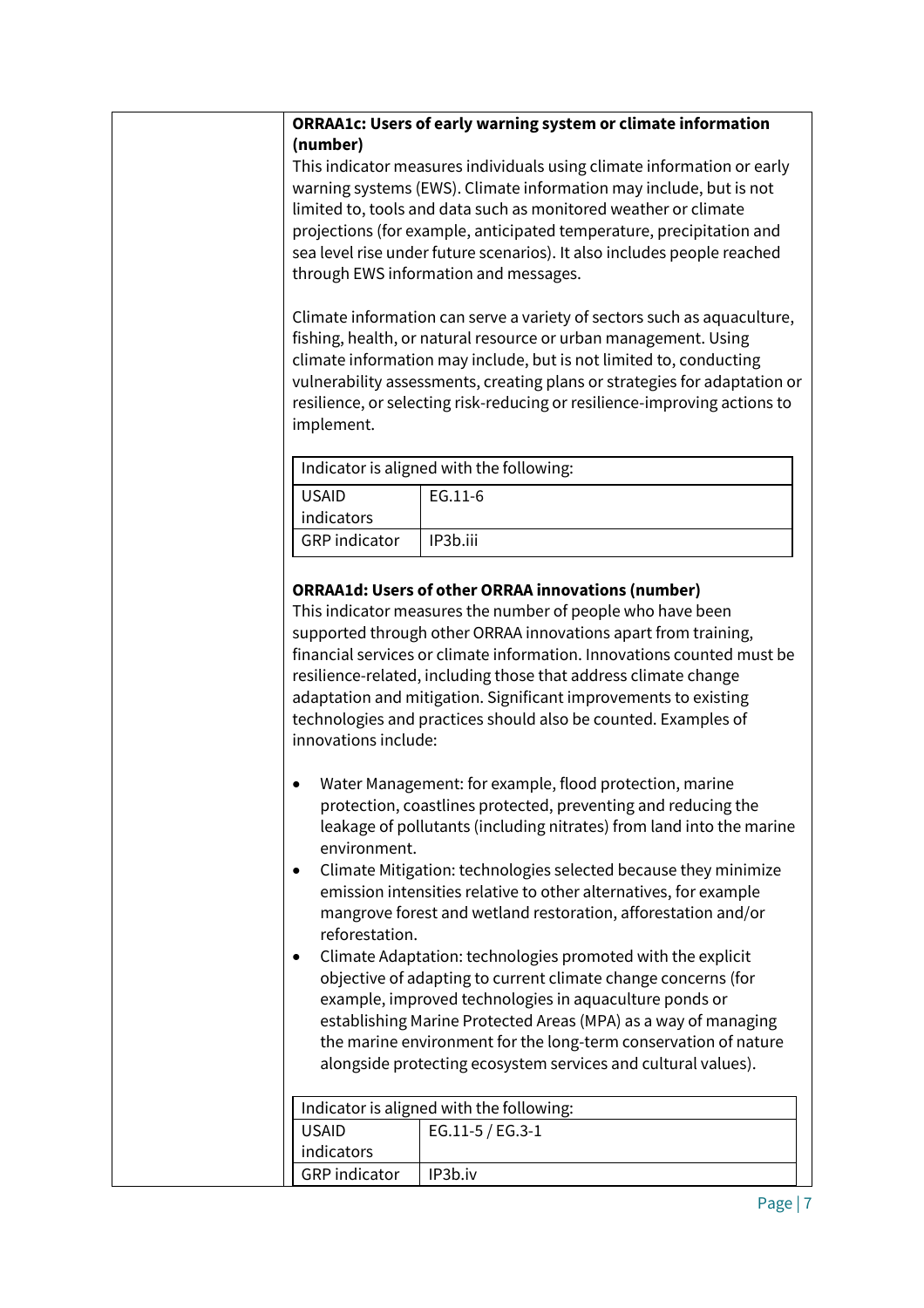| Indicator Type        | Output                                                                                                                                                                                                                                                                                                                                                                                                                                                                |  |  |
|-----------------------|-----------------------------------------------------------------------------------------------------------------------------------------------------------------------------------------------------------------------------------------------------------------------------------------------------------------------------------------------------------------------------------------------------------------------------------------------------------------------|--|--|
| Frequency             | Annual reporting with semi-annual progress update                                                                                                                                                                                                                                                                                                                                                                                                                     |  |  |
| <b>Reporting Type</b> | Number of people                                                                                                                                                                                                                                                                                                                                                                                                                                                      |  |  |
| Data Source           | Data for ORRAA 1 will be collected by implementing partners with<br>knowledge of their specific activities and programs. Double counting of<br>people benefiting from various types of support should be avoided. The<br>approach to avoid double counting should be included in the data<br>collection strategy/MEL plan as appropriate and final report.                                                                                                            |  |  |
|                       | <b>Data calculation:</b><br>Both household and individual data can be utilized to report results<br>under this indicator. Data on household size should be determined<br>from the most recent census data or from a representative household<br>survey. If data is collected at the household level, implementers will<br>need to multiply the number of households by the average household<br>size to calculate the number of people reported under this indicator. |  |  |
| Disaggregate(s)       | For all grants the following disaggregation is required:<br>Male<br>Female<br>Other (please specify)<br>Disaggregated reporting is mandatory. This may be estimated using the<br>best available data on the composition for the relevant population.<br>If applicable, grantees should also complete additional disaggregation:<br>Geography (urban/rural);<br>Disability (yes/no);<br>Age (0-14, 15-24, 25-64, 65+)                                                  |  |  |
|                       | Where disaggregation is not possible, please indicate by reporting<br>"Disaggregated data by ### is not feasible to collect", including a short<br>explanation.                                                                                                                                                                                                                                                                                                       |  |  |
| Indicator is aligned  | USAID indicators: EG.11-5 / EG.3-1                                                                                                                                                                                                                                                                                                                                                                                                                                    |  |  |
| with the following:   | GRP indicator: GRP 1                                                                                                                                                                                                                                                                                                                                                                                                                                                  |  |  |
|                       | UK ICF indicator: KPI-1                                                                                                                                                                                                                                                                                                                                                                                                                                               |  |  |

| Indicator      | <b>ORRAA 2: Investments Mobilised by ORRAA Grantees / ORRAA</b>                                                                                                                                                                                                                                                                                                                                                                                       |
|----------------|-------------------------------------------------------------------------------------------------------------------------------------------------------------------------------------------------------------------------------------------------------------------------------------------------------------------------------------------------------------------------------------------------------------------------------------------------------|
| Data collector | This indicator is made up of three sub-indicators. ORRAA2a is mandatory<br>for ORRAA grantees. ORRAA2b and ORRAA2c are restricted to reporting by<br>the ORRAA secretariat only.                                                                                                                                                                                                                                                                      |
| Definition     | ORRAA aims to increase investment by the private and public sector to<br>target coastal resilience actions. This indicator measures the funding<br>leveraged by ORRAA, to capture the additional mobilization and<br>integration of financing. The mobilisation of additional financial<br>resources can help catalyse resources needed for transformational<br>change and contribute to long-term sustainability and progress toward<br>ORRAA goals. |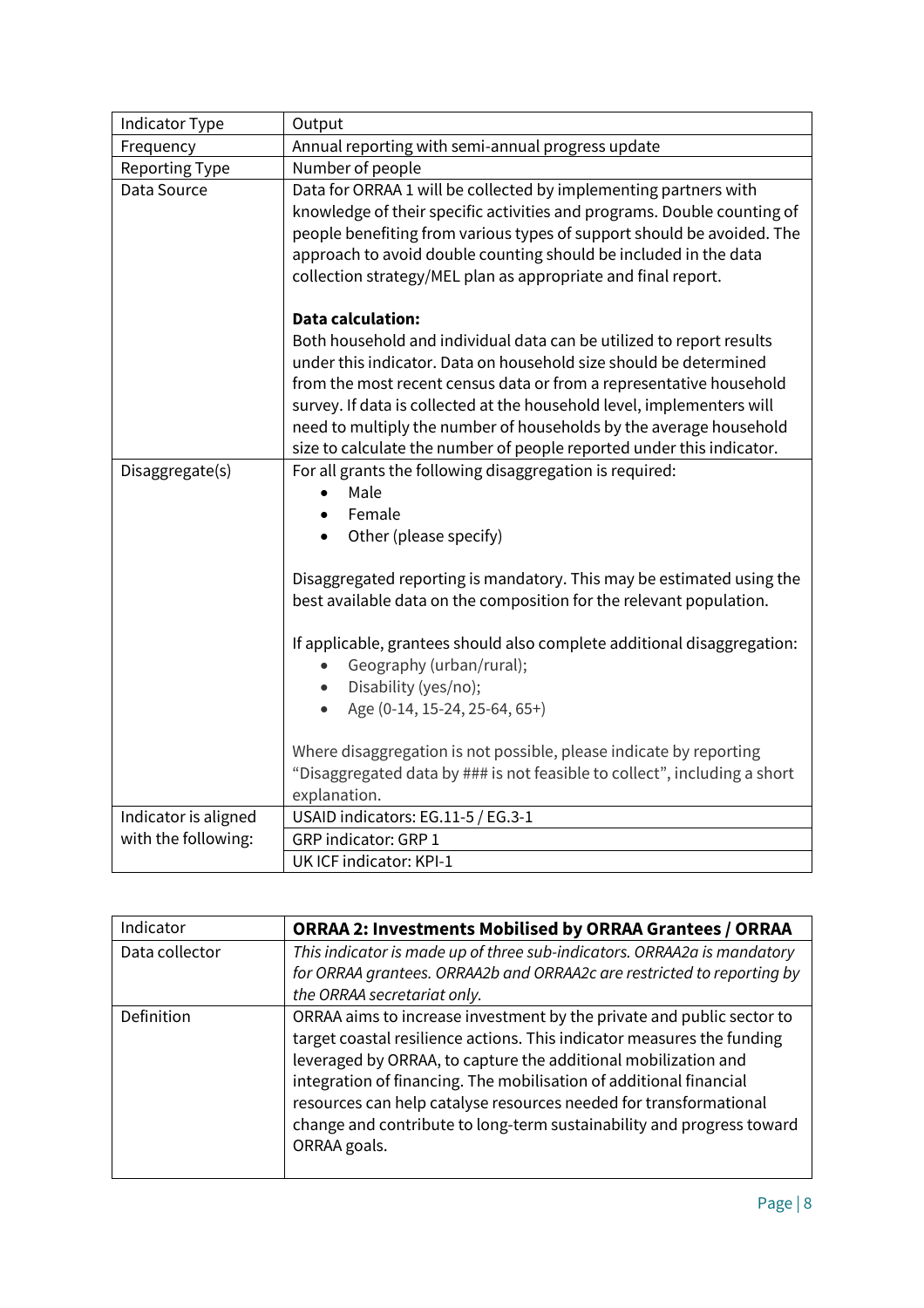|                | This indicator includes the mobilization or leveraging of finance<br>enabled by ORRAA assistance, for actions, activities, projects or<br>programs that support resilience. 'Investment' is defined as any use of<br>private and public sector resources intended to support resilience.<br>Leverage indicates that the new investment was directly encouraged or<br>facilitated by activities funded by ORRAA. Investments reported should<br>not include funds received by the investor from ORRAA as part of a<br>grant or other award. |
|----------------|--------------------------------------------------------------------------------------------------------------------------------------------------------------------------------------------------------------------------------------------------------------------------------------------------------------------------------------------------------------------------------------------------------------------------------------------------------------------------------------------------------------------------------------------|
|                | Finance may be mobilized from the public sector (for example,<br>governments or public multilateral entities) or private sector (for<br>example, corporate investments, philanthropic funding) and should<br>help to advance the objectives established by the ORRAA-supported<br>program. Finance can be mobilized through a variety of instruments<br>and vehicles, including common funding instruments, parallel<br>investments, or in-kind support. Examples of the types of assistance<br>that could mobilize finance include:       |
|                | Investments made possible by finance interventions, such as:<br>Grants (or in-kind support) for technical assistance.<br>Loans<br>Equity or investment shares<br>Support for development and structuring of other financial<br>instruments such as Green Bonds or Real Estate Investment                                                                                                                                                                                                                                                   |
|                | <b>Trusts</b><br>Political, regulatory, or credit risk insurance and guarantees<br>$\bullet$                                                                                                                                                                                                                                                                                                                                                                                                                                               |
|                | Investments made possible by policy interventions and technical<br>assistance interventions, such as:<br>Market assessments, financier credit product development,<br>project incubation and preparation<br>Support for developing coastal planning policies, building and<br>permitting codes, or procurement policies that increase                                                                                                                                                                                                      |
|                | resilience investments<br>Information or data-based interventions such as the provision<br>$\bullet$<br>or training in the use of satellite or meteorological data and<br>systems that facilitate resilience investment and policies                                                                                                                                                                                                                                                                                                       |
|                | Examples of what mobilized funds may support include improving the<br>enabling environment for resilience, funding resilience activities<br>advanced by the program, monitoring resilience outcomes; or<br>sensitizing stakeholders to climate risks and resilience opportunities<br>addressed through the program.                                                                                                                                                                                                                        |
|                | It is required that funds are additional, in that they would not otherwise<br>have been allocated to an objective or activity, and that ORRAA can<br>identify a causal link between its funding or actions and the mobilised<br>finance.                                                                                                                                                                                                                                                                                                   |
| Sub-indicators | <b>ORRAA2a Investments mobilised by ORRAA grantees (USD)</b>                                                                                                                                                                                                                                                                                                                                                                                                                                                                               |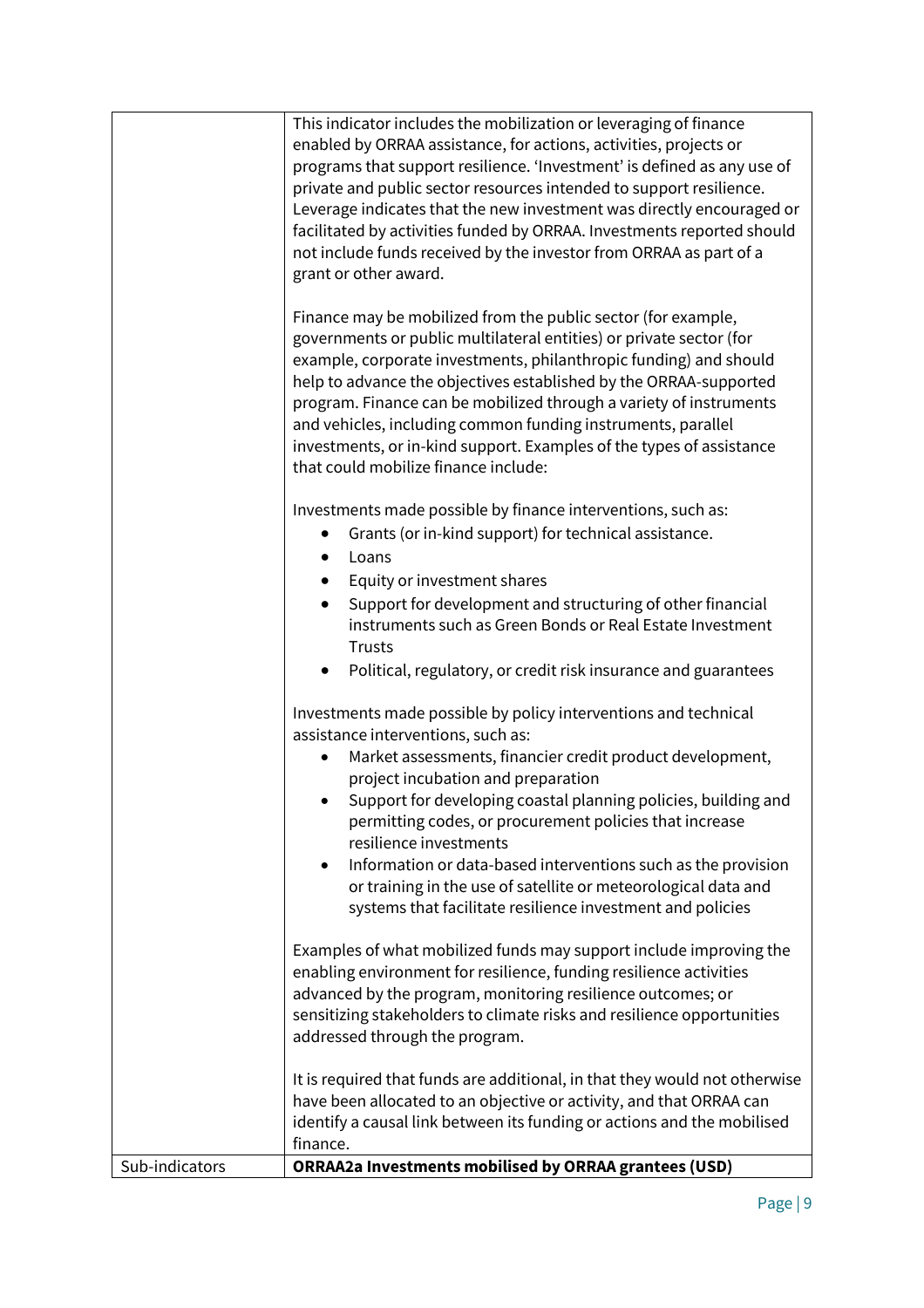|                       | Grantees need to identify how much investment they have mobilized to       |
|-----------------------|----------------------------------------------------------------------------|
|                       | directly support their innovations. By understanding how much              |
|                       | additional support has been attracted by projects, ORRAA gains insight     |
|                       | into the extent to which the innovation will be sustainable, as well as    |
|                       | the interest generated by the innovation.                                  |
|                       |                                                                            |
|                       | <b>ORRAA2b Investments directly leveraged through ORRAA (USD)</b>          |
|                       | ORRAA aims to influence how others (public and private) invest to          |
|                       | support resilience of the most vulnerable. This indicator identifies how   |
|                       | much investment ORRAA partners have directly leveraged to support          |
|                       | ORRAA innovations. This includes investments secured from partners in      |
|                       | both the public and private sector.                                        |
|                       |                                                                            |
|                       | <b>ORRAA2c Investments indirectly leveraged through ORRAA (USD)</b>        |
|                       | This indicator identifies how much investments ORRAA partners have         |
|                       | indirectly leveraged, for instance, through policy influencing activities. |
|                       | This includes investments secured from partners in both the public and     |
|                       | private sector to support resilience beyond ORRAA innovations.             |
|                       | Funding leveraged by grantees to scale their innovations should be         |
|                       | reported under IP1a.                                                       |
| Indicator Type        | Outcome                                                                    |
| Frequency             | Final report                                                               |
| <b>Reporting Type</b> | U.S. dollars (USD)                                                         |
| Data Source           | Data will be collected by implementing partners based on their             |
|                       | financial records, program data, and aggregated across the program by      |
|                       | ORRAA. To report mobilization, project implementers will gather data       |
|                       | about the amount of finance mobilized in the past reporting period.        |
|                       | Documentation should include a rationale for how ORRAA support has         |
|                       | facilitated the mobilization of reported resources and include             |
|                       | information such as: methodology used to assess mobilization,              |
|                       | assessment of additionality and causality (see UK KPI-11&12), source of    |
|                       | funds by project name, the type of project and financial instrument,       |
|                       | and use of funds.                                                          |
| Disaggregate(s)       | Source of funding:                                                         |
|                       | Public                                                                     |
|                       | Private                                                                    |
|                       |                                                                            |
|                       | A public entity can be the national or a sub-national government as well   |
|                       | as a multilateral organisation. Please distinguish between private for-    |
|                       | profit enterprises (including state-owned) and civil society               |
|                       | organizations (CSOs), including NGOs.                                      |
| Indicator is aligned  | USAID indicator: EG.3.2-22                                                 |
| with the following:   | GRP indicators: IP 2a, b, c                                                |
|                       | UK ICF indicators: KPI-11, KPI-12                                          |

| Indicator | ORRAA 3: Net dollar benefit per person (USD) |
|-----------|----------------------------------------------|
|           |                                              |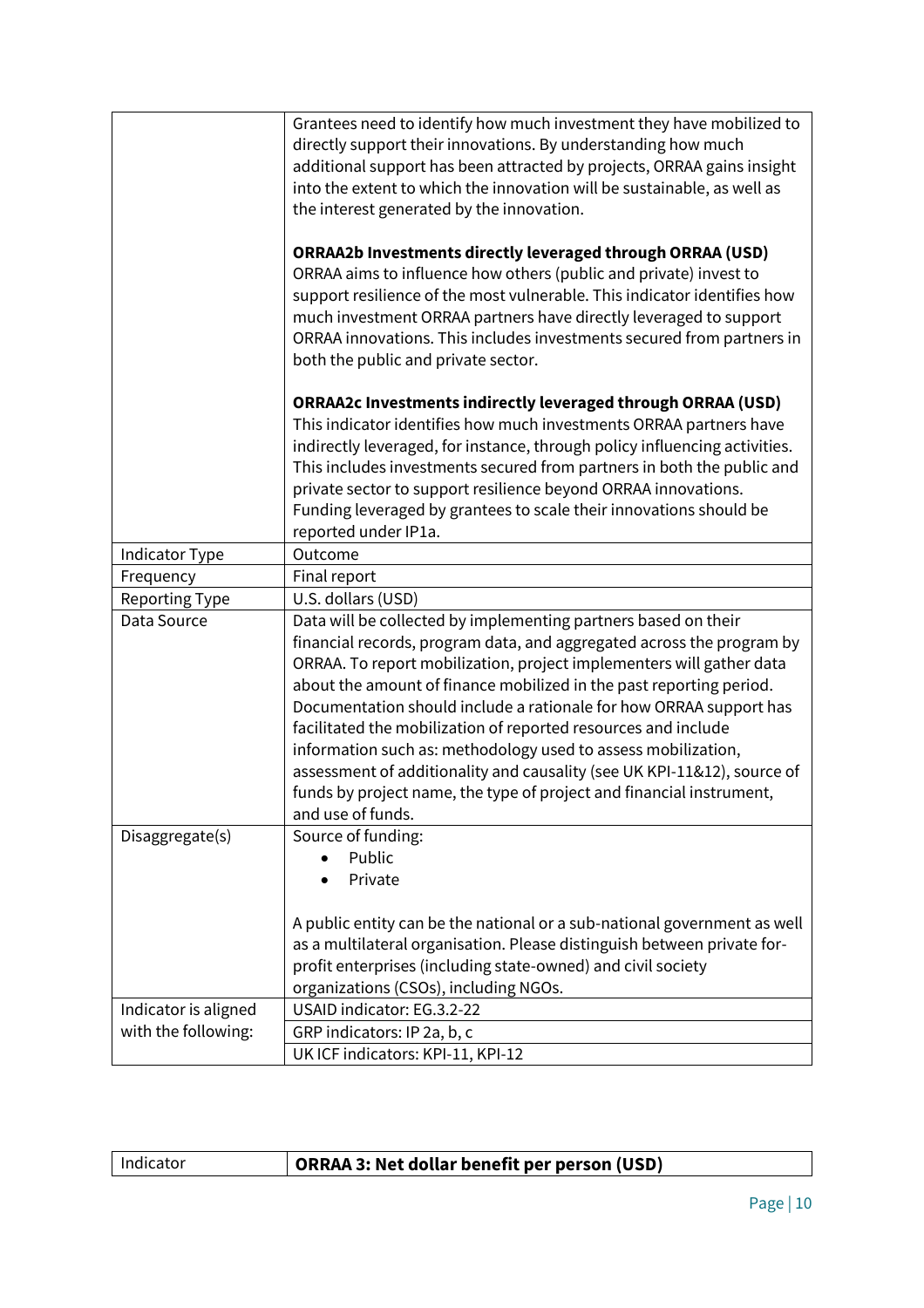| Data collector        | This indicator is optional for ORRAA grantees. The complexities of this                                                                                                                                                                                                                                                                                                                                                                                                                |
|-----------------------|----------------------------------------------------------------------------------------------------------------------------------------------------------------------------------------------------------------------------------------------------------------------------------------------------------------------------------------------------------------------------------------------------------------------------------------------------------------------------------------|
|                       | indicator are recognized and tailored guidance will be provided.                                                                                                                                                                                                                                                                                                                                                                                                                       |
| Definition            | People supported by ORRAA are expected to benefit in various ways,<br>which could include a net dollar benefit per person. Ideally, this should<br>be based on robust cost benefit analysis (CBA), a method to evaluate<br>the net economic impact of a project. Alternatively, value for money<br>(VFM) calculations can be applied. Net benefits for people supported                                                                                                                |
|                       | through all ORRAA impact pathways may be included, including people<br>benefiting from policies implemented, finance mobilized or<br>knowledge, and partnership building activities.                                                                                                                                                                                                                                                                                                   |
|                       | <b>Data calculation:</b> Cost benefit analysis evaluates whether a program is<br>beneficial in an absolute sense. That is 'do the benefits outweigh the<br>costs?'. To make this assessment, expected outcomes are estimated<br>and monetized with inflation accounted for, and offset against project<br>costs. Because of the use of a common currency (USD) - the method<br>allows for comparison of programs with different objectives or from<br>different sectors.               |
|                       | Where cost benefit analysis is not possible, the possibility of<br>performing VFM calculations could be explored. This is not a tool or a<br>method, but a way of thinking about using resources well. VFM can be<br>assessed using the criteria of economy, efficiency and effectiveness.                                                                                                                                                                                             |
|                       | VFM: The optimum combination of whole-life cost and quality<br>(or fitness for purpose) to meet the user's requirement.<br>Economy: Reducing the cost of resources used for an activity,<br>$\bullet$<br>with a regard for maintaining quality.<br>Efficiency: Increasing output for a given input, or minimizing<br>$\bullet$<br>input for a given output, with a regard for maintaining quality.<br>Effectiveness: Successfully achieving the intended outcomes<br>from an activity. |
|                       | A fourth "E" - equity - is also used to ensure that VFM analysis accounts<br>for the importance of reaching different groups. More information can<br>be found in this guidance note from UK Aid Direct.                                                                                                                                                                                                                                                                               |
| Indicator Type        | Outcome                                                                                                                                                                                                                                                                                                                                                                                                                                                                                |
| Frequency             | Final report                                                                                                                                                                                                                                                                                                                                                                                                                                                                           |
| <b>Reporting Type</b> | U.S. dollars (USD)                                                                                                                                                                                                                                                                                                                                                                                                                                                                     |
| Data Source           | Data will be collected by implementing partners, who may utilize a<br>variety of acceptable methodological approaches including cost-<br>benefit and value for money calculations. The CBA/VFM methodology<br>should be described in the grantee data collection strategy and<br>included in the final report.                                                                                                                                                                         |
| Disaggregate(s)       | N/A                                                                                                                                                                                                                                                                                                                                                                                                                                                                                    |
| Indicator is aligned  | USAID indicator: N/A                                                                                                                                                                                                                                                                                                                                                                                                                                                                   |
| with the following:   | <b>GRP indicator: GRP 2</b>                                                                                                                                                                                                                                                                                                                                                                                                                                                            |
|                       | UK ICF indicator: N/A                                                                                                                                                                                                                                                                                                                                                                                                                                                                  |
| Indicator             | <b>ORRAA 4: People more resilient (number)</b>                                                                                                                                                                                                                                                                                                                                                                                                                                         |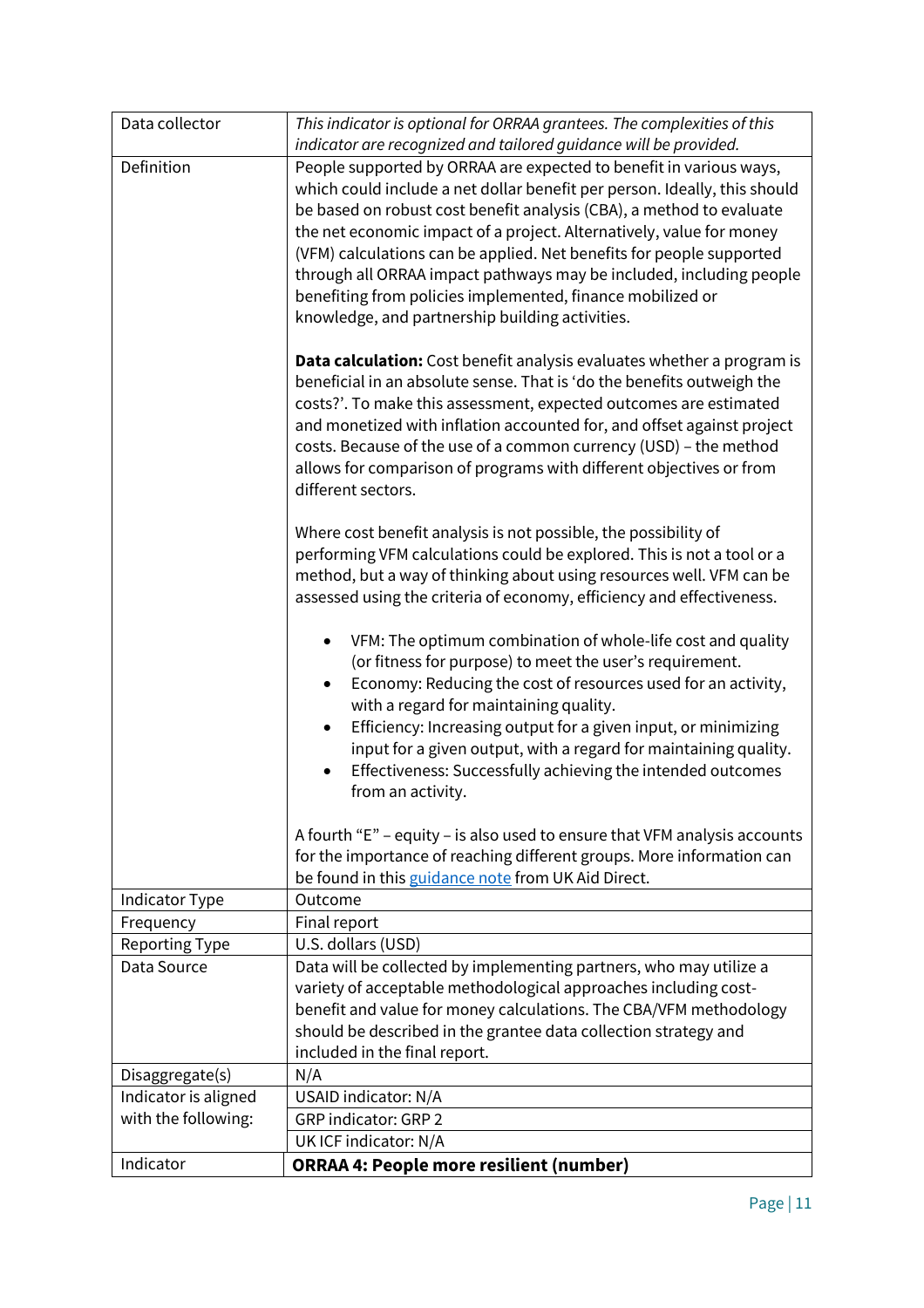| Data collector | This indicator is optional for ORRAA grantees. Given the complexities of<br>calculating this indicator, ORRAA will work with grantees who wish to<br>report on this indicator on a case-by-case basis.                                                                                                                                                                                                                                                           |  |  |
|----------------|------------------------------------------------------------------------------------------------------------------------------------------------------------------------------------------------------------------------------------------------------------------------------------------------------------------------------------------------------------------------------------------------------------------------------------------------------------------|--|--|
| Definition     | This indicator measures whether ORRAA support improved the<br>resilience of people to ocean related risks. Reporting under this<br>indicator requires resilience to be built by the project or activity, as a<br>capacity and/or well-being, measured in relation to shocks and<br>stresses.                                                                                                                                                                     |  |  |
|                | 'Resilience' is defined by ORRAA as 'the ability to persist in prolonged<br>crisis, adapt to and manage risks from sudden events and to transform<br>positively in the face of change'.                                                                                                                                                                                                                                                                          |  |  |
|                | 'People more resilient' relates to populations whose resilience has been<br>built as a result of the ORRAA project or activity. If the data collected is<br>by household, city or other unit then this figure should be converted<br>into the number of people (see Data calculation section below).                                                                                                                                                             |  |  |
|                | Various methodologies may be applied to measure improvements in<br>resilience, for example the 3A method. While ORRAA does not want to<br>restrict learning on resilience measurement by prescribing methods,<br>certain mandatory and preferred requirements to enable robust<br>reporting on this indicator are included below:                                                                                                                                |  |  |
|                | Mandatory: Shocks / stresses are monitored and measured<br>Mandatory: Resilience is operationalized (e.g., capacities)<br>and/or well-being variables (e.g., poverty, nutrition,<br>empowerment) are measured in relation to shocks / stresses<br>Mandatory: Base and end line data collected<br>Mandatory: Counterfactual analysis performed (control group)                                                                                                    |  |  |
|                | Preferred: Randomized control trial (RCT)<br>Preferred: External / independent (peer reviewed) evaluation<br>Preferred: Environmental/ecological aspects are captured<br>Preferred: Mixed-methods identify and explain causal<br>mechanisms                                                                                                                                                                                                                      |  |  |
| Indicator Type | Impact                                                                                                                                                                                                                                                                                                                                                                                                                                                           |  |  |
| Frequency      | Final report                                                                                                                                                                                                                                                                                                                                                                                                                                                     |  |  |
| Reporting Type | Number of people                                                                                                                                                                                                                                                                                                                                                                                                                                                 |  |  |
| Data Source    | Data will be collected by either external (independent) researchers /<br>evaluators or implementing organisations with in-house MEL capacity.<br>These may utilize a variety of acceptable methodological approaches<br>including surveys or direct observation of a representative sample of<br>end users. The methodology applied should be described in the grantee<br>data collection strategy/MEL plan as appropriate, and included in the<br>final report. |  |  |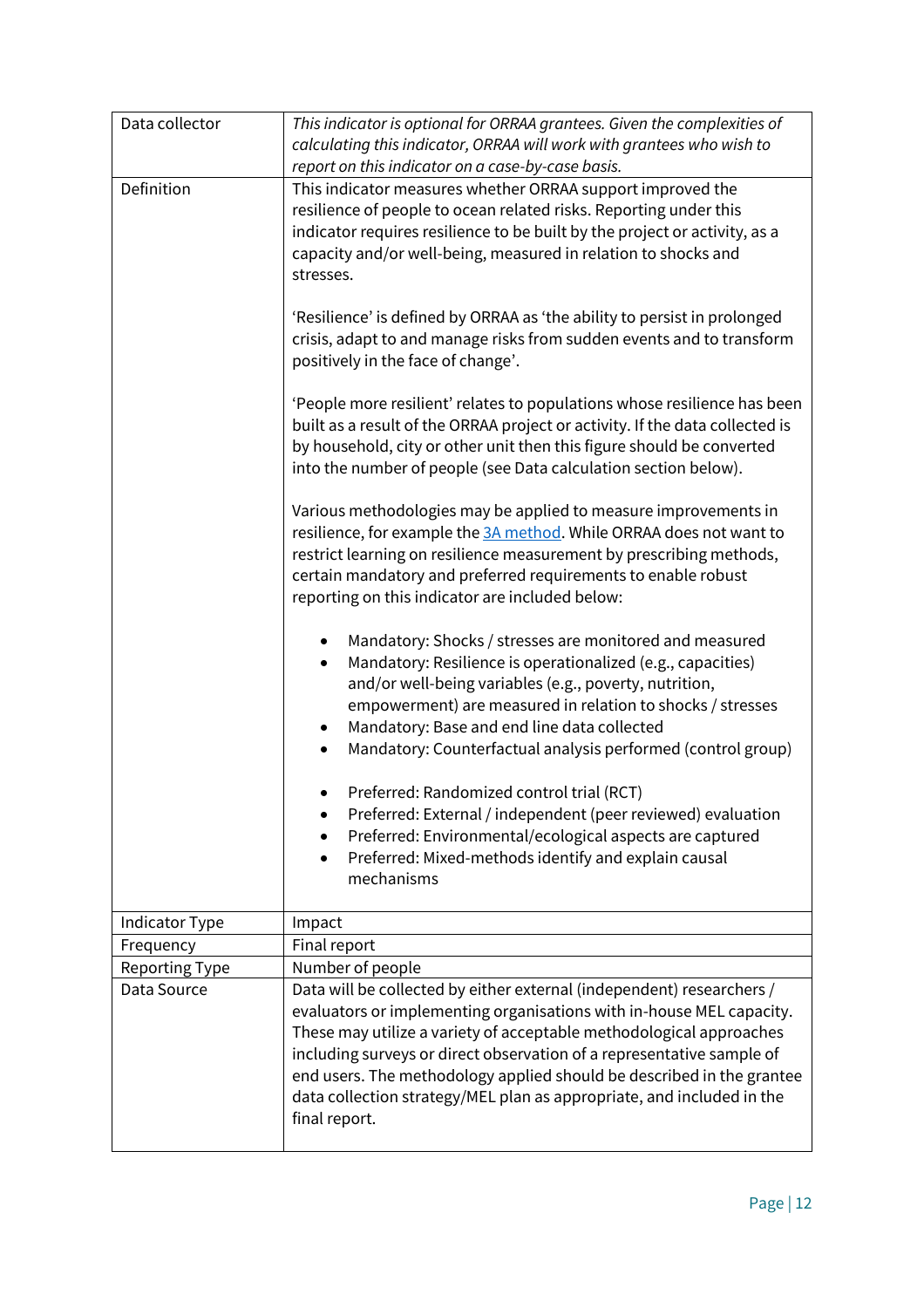|                      | Data calculation: Both household, individual, and other data can be     |
|----------------------|-------------------------------------------------------------------------|
|                      | utilized to report results under this indicator. Data on household size |
|                      | (or city) should be determined from the most recent census data or      |
|                      | from a representative household survey. If data is collected at the     |
|                      | household level, implementers should multiply the number of             |
|                      | households by the average household size to calculate the number of     |
|                      | people reported under this indicator.                                   |
| Disaggregate(s)      | Male                                                                    |
|                      | Female<br>$\bullet$                                                     |
|                      | Other (please specify).                                                 |
|                      | Disaggregated reporting is mandatory. This may be estimated using the   |
|                      | best available data on the composition for the relevant population.     |
| Indicator is aligned | USAID indicator: N/A                                                    |
| with the following:  | <b>GRP indicator: GRP 3</b>                                             |
|                      | UK ICF indicator: KPI-4                                                 |

| Indicator             | <b>ORRAA 5: CO2 emissions reduced or avoided</b>                                                                                                                                                                                                                                                                                                                   |
|-----------------------|--------------------------------------------------------------------------------------------------------------------------------------------------------------------------------------------------------------------------------------------------------------------------------------------------------------------------------------------------------------------|
| Data collector        | This indicator is required as applicable for ORRAA grantees.                                                                                                                                                                                                                                                                                                       |
| Definition            | A key priority of ORRAA is to demonstrate how coastal ecosystems can<br>act as a 'blue carbon' sink. "Blue carbon" refers to carbon dioxide<br>stored in coastal wetlands, including mangroves, seagrasses and salt<br>marshes.                                                                                                                                    |
|                       | Projects should seek to measure net carbon. This is defined as the<br>amount of carbon sequestered by project activities, minus any carbon<br>costs to implement the project. Projects should also specify if carbon<br>credits have been/will be obtained or not, and if these have been/will<br>be sold.                                                         |
|                       | We recognise that this reporting area is rapidly evolving. As such, where<br>applicable, ORRAA will work with the projects that are looking to report<br>on this indicator to ensure emerging best practice is applied.                                                                                                                                            |
| Indicator Type        | Outcome                                                                                                                                                                                                                                                                                                                                                            |
| Frequency             | Semi-annual report                                                                                                                                                                                                                                                                                                                                                 |
| <b>Reporting Type</b> | tCO <sub>2e</sub>                                                                                                                                                                                                                                                                                                                                                  |
| Data Source           | Data will be collected by implementing partners with knowledge of<br>their specific activities and programs. Implementers may utilize a<br>variety of acceptable methodologies which should be described in the<br>grantee data collection strategy and included in the final report.<br>Please report if carbon credits have been/will be obtained or not, and if |
|                       | these have been/will be sold.                                                                                                                                                                                                                                                                                                                                      |
| Disaggregate(s)       | N/A                                                                                                                                                                                                                                                                                                                                                                |
| Indicator is aligned  | <b>USAID indicator: EG.12-6</b>                                                                                                                                                                                                                                                                                                                                    |
| with the following:   | GRP indicator: N/A                                                                                                                                                                                                                                                                                                                                                 |
|                       | <b>UK ICF indicator: KPI-6</b>                                                                                                                                                                                                                                                                                                                                     |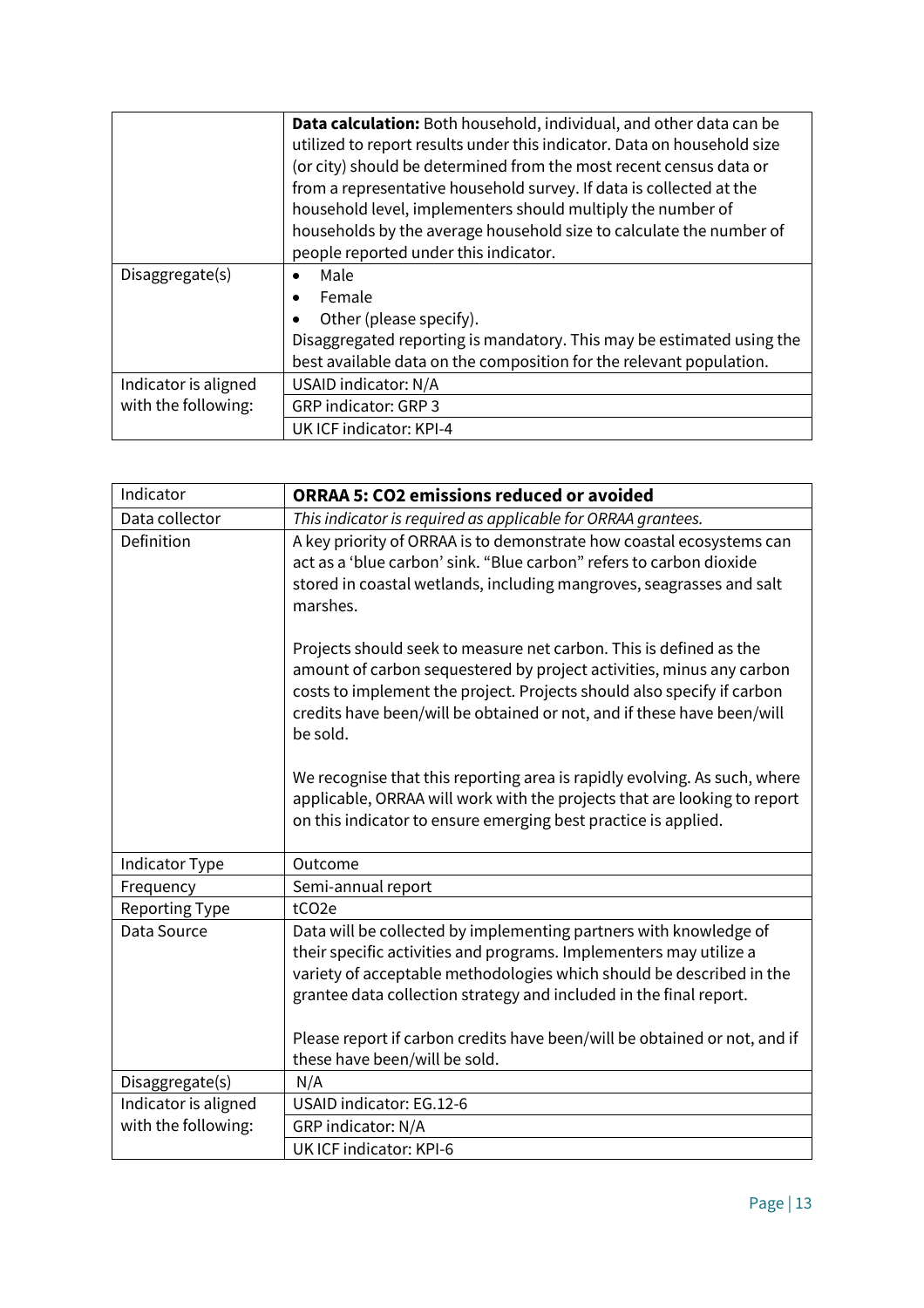| Indicator             | ORRAA 6: Area protected, conserved, and/or under innovation                                                                                                                                                                                                                                                                                                                                                                                                                                                                                                                                                                                                                                                                                                                                                              |
|-----------------------|--------------------------------------------------------------------------------------------------------------------------------------------------------------------------------------------------------------------------------------------------------------------------------------------------------------------------------------------------------------------------------------------------------------------------------------------------------------------------------------------------------------------------------------------------------------------------------------------------------------------------------------------------------------------------------------------------------------------------------------------------------------------------------------------------------------------------|
| Data collector        | (hectare)<br>This indicator is required as applicable for ORRAA grantees.                                                                                                                                                                                                                                                                                                                                                                                                                                                                                                                                                                                                                                                                                                                                                |
|                       | This indicator measures the area (in hectares) of coastal and marine                                                                                                                                                                                                                                                                                                                                                                                                                                                                                                                                                                                                                                                                                                                                                     |
| Definition            | habitats that was protected, conserved, and/or under other<br>innovations as a result of ORRAA interventions during the reporting<br>period.                                                                                                                                                                                                                                                                                                                                                                                                                                                                                                                                                                                                                                                                             |
|                       | Technologies and practices to be counted are resilience-related coastal<br>or ocean innovations, including those that address<br>improve/rehabilitate coastal areas, climate change adaptation and<br>mitigation. Significant improvements to existing technologies and<br>practices should also be counted. Examples of innovations include the<br>creation of new Marine Protected Areas (MPAs), conservation and<br>restoration of mangroves, corals, and other marine ecosystems, the<br>introduction of sustainable management practices for fisheries, and<br>aquaculture, and the introduction of water management practices.                                                                                                                                                                                     |
|                       | The programme intervention needs to have a spatially explicit<br>component that can be measured in hectares. The term 'spatially<br>explicit' also means that the practice is being, or has been, actively<br>implemented on-the-ground by the ORRAA project. For instance, a<br>programme planting mangrove trees across a certain number of<br>hectares. However, if an ORRAA project is delivering an activity that<br>may, in turn, lead to the implementation of innovations or protection<br>of an area, then these hectares should not be reported. For example,<br>where there are institutional or capacity building interventions as a<br>result of an ORRAA project, that may lead to an area being protected or<br>restored, then this is not considered to be directly delivered and cannot<br>be reported. |
|                       | If an activity is promoting multiple technologies, the area should be<br>counted only once. If a group of end users apply technologies on a<br>common plot of land as a group, the area of the communal plot should<br>be counted under this indicator only once. Areas of land already<br>receiving the targeted innovations or being protected prior to the<br>implementation of the ORRAA project cannot be reported, unless there<br>is evidence indicating that these practices would cease in the absence<br>of ORRAA support.                                                                                                                                                                                                                                                                                     |
| Indicator Type        | Outcome                                                                                                                                                                                                                                                                                                                                                                                                                                                                                                                                                                                                                                                                                                                                                                                                                  |
| Frequency             | Semi-annual report                                                                                                                                                                                                                                                                                                                                                                                                                                                                                                                                                                                                                                                                                                                                                                                                       |
| <b>Reporting Type</b> | Hectare                                                                                                                                                                                                                                                                                                                                                                                                                                                                                                                                                                                                                                                                                                                                                                                                                  |
| Data Source           | Data will be collected by implementing partners through direct<br>measurement and/or activity records. If a direct end user sample<br>survey is used to extrapolate data for this indicator, the sample<br>weighted estimate of the total number of hectares must be calculated<br>using appropriate sample weights to ensure accurate calculation.                                                                                                                                                                                                                                                                                                                                                                                                                                                                      |
| Disaggregate(s)       | N/A                                                                                                                                                                                                                                                                                                                                                                                                                                                                                                                                                                                                                                                                                                                                                                                                                      |
|                       | USAID indicators: EG.3.2-18, EG.3.1-2                                                                                                                                                                                                                                                                                                                                                                                                                                                                                                                                                                                                                                                                                                                                                                                    |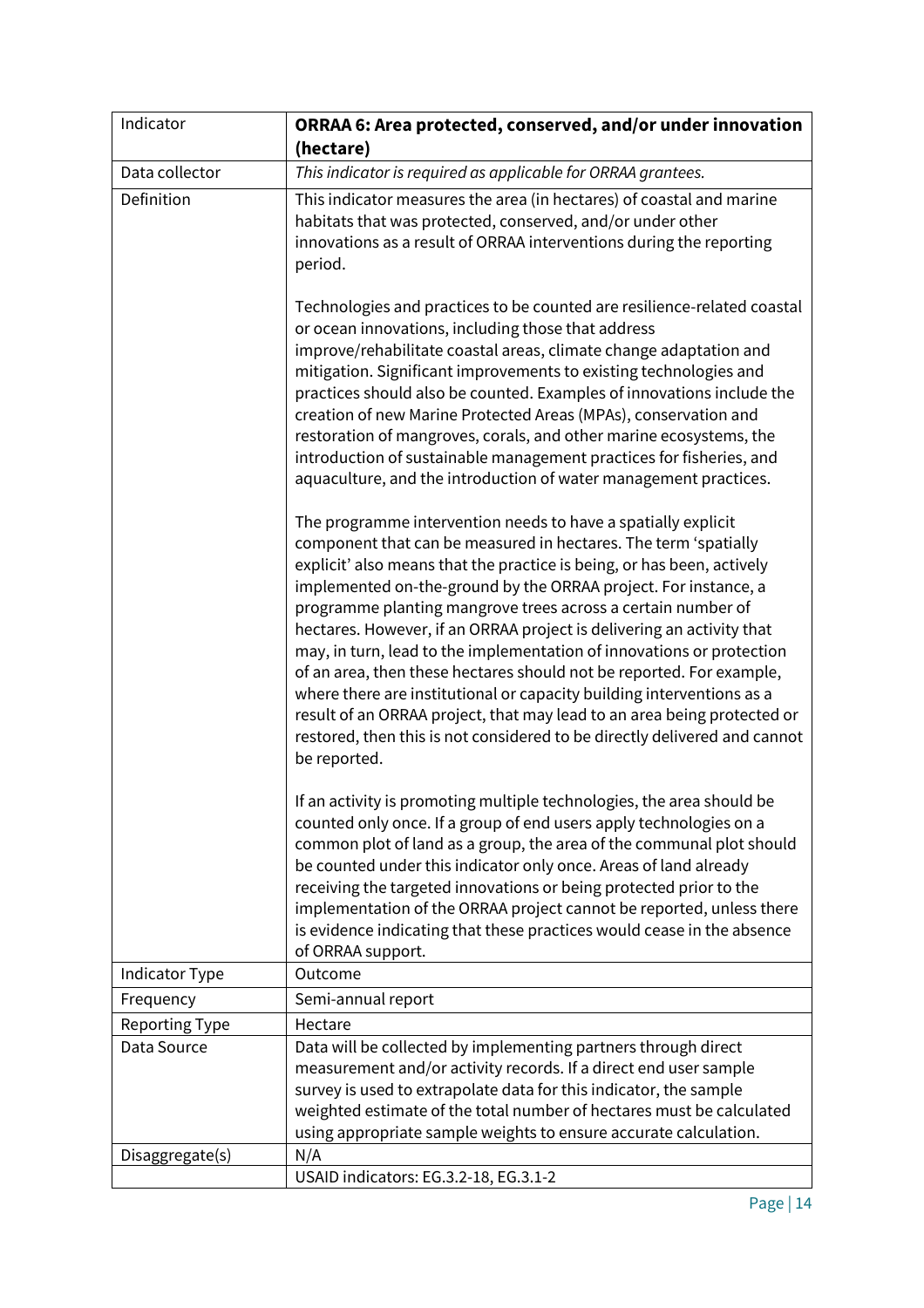| Indicator is aligned | GRP indicators: IP3c.i   |
|----------------------|--------------------------|
| with the following:  | UK ICF indicator: KPI-17 |

# **4. Financial Innovation (IP1)**

| Indicator             | IP1a: Value of financial services provided (USD)                                                                                                                                                                                                                                                                                                                                                                                                                                                             |
|-----------------------|--------------------------------------------------------------------------------------------------------------------------------------------------------------------------------------------------------------------------------------------------------------------------------------------------------------------------------------------------------------------------------------------------------------------------------------------------------------------------------------------------------------|
| Data collector        | This indicator is required as applicable for ORRAA grantees.                                                                                                                                                                                                                                                                                                                                                                                                                                                 |
| Definition            | This indicator sums up the value of financial services provided during<br>the reporting year to direct end users as a result of ORRAA support<br>(USD). Financial services covered include credit, insurance, and savings<br>deposited by end users, loans disbursed to the recipient.                                                                                                                                                                                                                       |
|                       | Additional reporting guidance is noted below.<br>Loans or savings made by both financial institutions and<br>informal groups such as village savings and loan groups that<br>are not formally registered should be counted.<br>Loans can be made by any size financial institution or informal<br>group, from micro-credit through national commercial bank,<br>and any type of micro-finance institution, such as an NGO<br>should be counted.<br>Cash loans or savings should not include in-kind support. |
| Indicator Type        | Outcome                                                                                                                                                                                                                                                                                                                                                                                                                                                                                                      |
| Frequency             | Final report                                                                                                                                                                                                                                                                                                                                                                                                                                                                                                 |
| <b>Reporting Type</b> | U.S. dollars (USD)                                                                                                                                                                                                                                                                                                                                                                                                                                                                                           |
| Data Source           | Data will be collected by implementing partners through bank/lending<br>institution records or a survey of targeted end users.                                                                                                                                                                                                                                                                                                                                                                               |
| Disaggregate(s)       | N/A                                                                                                                                                                                                                                                                                                                                                                                                                                                                                                          |
| Indicator is aligned  | USAID indicator: EG.3.2-6                                                                                                                                                                                                                                                                                                                                                                                                                                                                                    |
| with the following:   | GRP indicator: IP3c.ii                                                                                                                                                                                                                                                                                                                                                                                                                                                                                       |
|                       | UK ICF indicator: N/A                                                                                                                                                                                                                                                                                                                                                                                                                                                                                        |

| Indicator      | IP1b: Jobs created (Full Time Equivalent)                                                                                                                                                                                                                                                                                                                                                                   |
|----------------|-------------------------------------------------------------------------------------------------------------------------------------------------------------------------------------------------------------------------------------------------------------------------------------------------------------------------------------------------------------------------------------------------------------|
| Data collector | This indicator is required as applicable for ORRAA grantees.                                                                                                                                                                                                                                                                                                                                                |
| Definition     | This indicator counts all types of employment held during the reporting<br>period that were created with ORRAA support. This includes jobs where<br>ORRAA supported projects are intentional in assisting in any way to<br>expand employment and job creation. This is a direct measure of<br>improved livelihoods, as it measures creation of employment and<br>related income and sustainable employment. |
|                | Jobs should be converted to full-time equivalents (FTE). One FTE<br>equals 260 working days (excluding weekends) or 12 months. Thus, a<br>job that lasts four months should be counted as 1/3 FTE and a job that<br>lasts for 130 days (excluding weekends) should be counted as 1/2 FTE.<br>Number of hours worked per day or per week is not restricted as work                                           |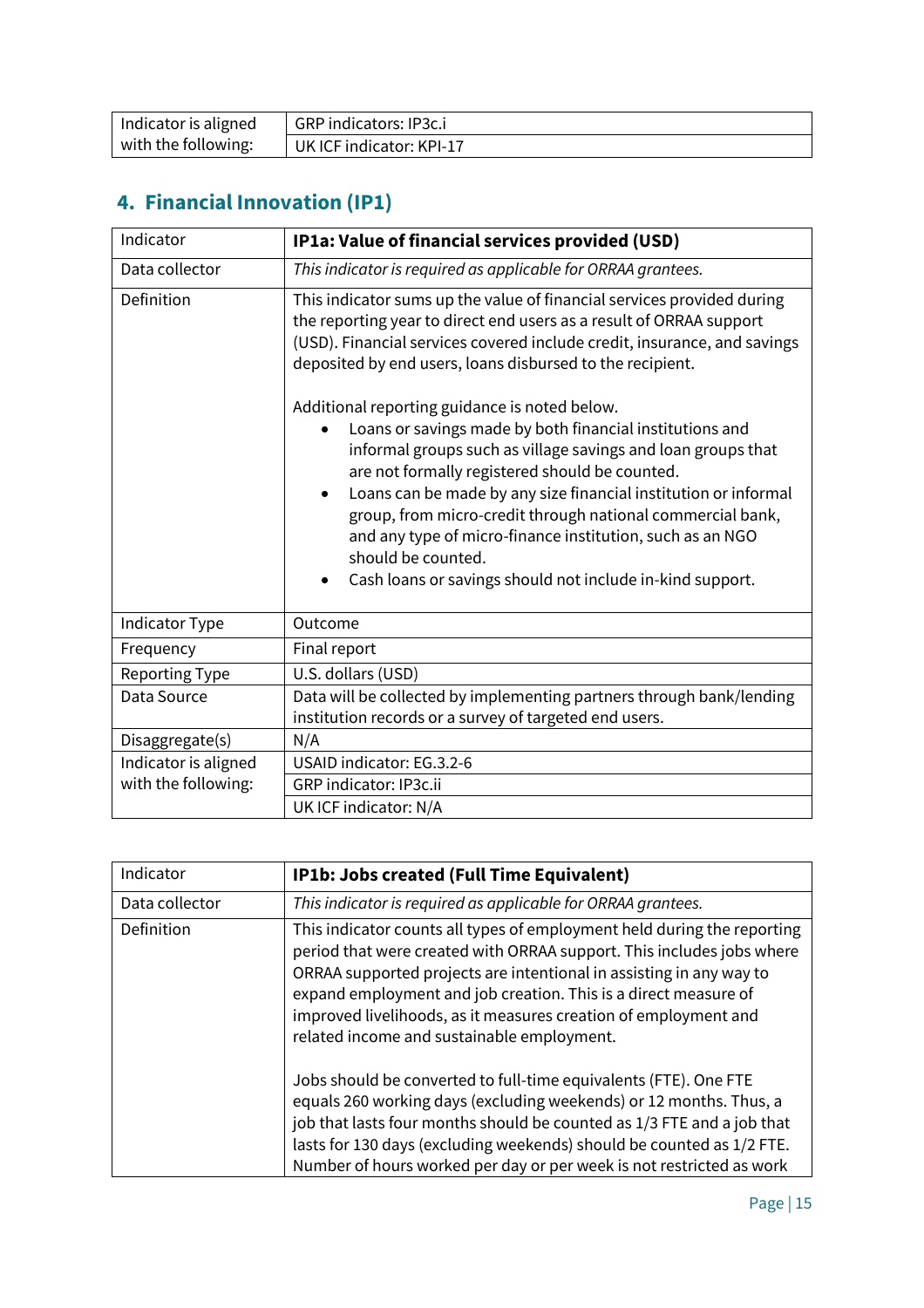|                      | hours may vary greatly. Jobs lasting less than one month (or less than<br>20 days excluding weekends) are not counted. |
|----------------------|------------------------------------------------------------------------------------------------------------------------|
| Indicator Type       | Outcome                                                                                                                |
| Frequency            | Final report                                                                                                           |
| Reporting Type       | Full Time Equivalent (FTE)                                                                                             |
| Data Source          | Data will be collected by implementing partners through census, or                                                     |
|                      | sampling of participating firms/farms and records.                                                                     |
| Disaggregate(s)      | N/A                                                                                                                    |
| Indicator is aligned | <b>USAID indicator: EG.3-9</b>                                                                                         |
| with the following:  | GRP indicator: IP3c.iii                                                                                                |
|                      | UK ICF indicator: KPI 5                                                                                                |

| Indicator             | <b>IP1c: Biodiversity (TBD)</b>                                                                                                                                                                                                                                                                                                                                                                                                                                                                          |
|-----------------------|----------------------------------------------------------------------------------------------------------------------------------------------------------------------------------------------------------------------------------------------------------------------------------------------------------------------------------------------------------------------------------------------------------------------------------------------------------------------------------------------------------|
| Data collector        | This indicator is optional for ORRAA grantees.                                                                                                                                                                                                                                                                                                                                                                                                                                                           |
| Definition            | This indicator seeks to monitor positive progress towards biodiversity<br>and natural capital, as a result of ORRAA interventions.                                                                                                                                                                                                                                                                                                                                                                       |
|                       | Indicators reporting on biodiversity can make use of various types of<br>data. Common approaches include, but are not limited to, measuring<br>the state of biodiversity, known pressures on biodiversity, or people's<br>responses that aim to improve biodiversity. Indicators can also rely on<br>direct ecological measurements in the field, are based on proxies, or<br>are modelled from multiple other datasets. For a review of current<br>biodiversity indicators, please refer to this study. |
|                       | Given the diversity of measurement approaches and the wide variety of<br>biophysical locations in which ORRAA projects are being implemented<br>in, ORRAA welcomes different approaches and metrics to data<br>collection. Approaches and metrics should be outlined as part of the<br>project's data collection strategy/MEL plan as appropriate.                                                                                                                                                       |
| Indicator Type        | Outcome                                                                                                                                                                                                                                                                                                                                                                                                                                                                                                  |
| Frequency             | Final report                                                                                                                                                                                                                                                                                                                                                                                                                                                                                             |
| <b>Reporting Type</b> | Flexibly                                                                                                                                                                                                                                                                                                                                                                                                                                                                                                 |
| Data Source           | Data will be collected by implementing partners with knowledge of<br>their specific activities and programs. Methods used to capture<br>biodiversity gains should be described as part of the data collection<br>strategy /MEL plan as appropriate and final report.                                                                                                                                                                                                                                     |
| Disaggregate(s)       | N/A                                                                                                                                                                                                                                                                                                                                                                                                                                                                                                      |
| Indicator is aligned  | USAID indicator: N/A                                                                                                                                                                                                                                                                                                                                                                                                                                                                                     |
| with the following:   | GRP indicator: N/A                                                                                                                                                                                                                                                                                                                                                                                                                                                                                       |
|                       | UK ICF indicator: N/A                                                                                                                                                                                                                                                                                                                                                                                                                                                                                    |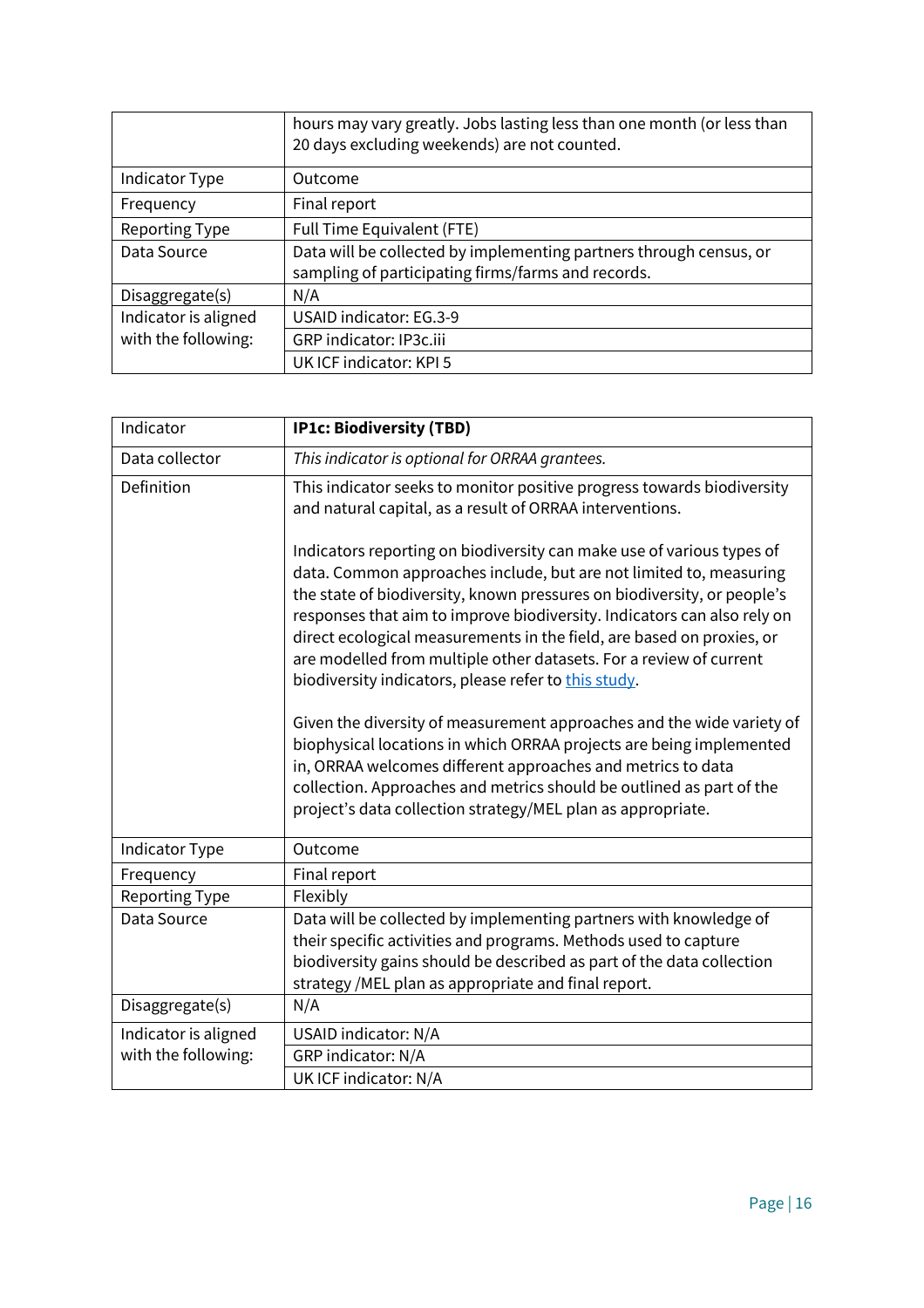# **5. Science and Research (IP2)**

| Indicator             | IP2a: Knowledge products generated / events hosted                        |
|-----------------------|---------------------------------------------------------------------------|
|                       | (number)                                                                  |
| Data collector        | This indicator is required as applicable for ORRAA grantees.              |
| Definition            | This indicator captures the number of knowledge products developed        |
|                       | and events organized as a result of ORRAA support. Knowledge and          |
|                       | evidence products include high-quality studies and reports on resilience  |
|                       | and its dynamics generated by ORRAA partners - realized in any            |
|                       | medium. This includes publications based on the analysis of resilience    |
|                       | programs and projects supported by ORRAA that are translated into         |
|                       | knowledge products. This also includes communication products and         |
|                       | events (webinars, conferences) produced by the project.                   |
| Indicator Type        | Output                                                                    |
| Frequency             | Semi-annual                                                               |
| <b>Reporting Type</b> | Number of products                                                        |
| Data Source           | Data will be collected by project staff on reports, studies, etc.         |
| Disaggregate(s)       | This should be disaggregated by type of knowledge products (e.g. blog,    |
|                       | social media post, briefing note, video, webinar, event, newspaper        |
|                       | article, working paper and journal article). Please ensure to collect and |
|                       | provide all relevant information for each product / event using the       |
|                       | format in the reporting template.                                         |
| Indicator is aligned  | USAID indicator: N/A                                                      |
| with the following:   | GRP indicator: IP4a                                                       |
|                       | UK ICF indicator: N/A                                                     |

| Indicator             | IP2b: People accessing knowledge products / events (number)                                                                                                                                                                                                                                                                                                                                                 |
|-----------------------|-------------------------------------------------------------------------------------------------------------------------------------------------------------------------------------------------------------------------------------------------------------------------------------------------------------------------------------------------------------------------------------------------------------|
| Data collector        | This indicator is required as applicable for ORRAA grantees.                                                                                                                                                                                                                                                                                                                                                |
| Definition            | This indicator captures the number of people reached through<br>knowledge and evidence products developed as a result of ORRAA<br>support. ORRAA will actively engage relevant institutions and business<br>leaders in learning and behaviour change linked to its various activities,<br>with a view to changing their behaviour based on knowledge and<br>evidence generated.                             |
|                       | Please note that the number of users should be captured, not the<br>number of knowledge products. Examples include people participating<br>in meetings organized by the project, reports distributed or<br>downloaded, etc. The aim is to measure the number of people and<br>organizations develop an improved resilience understanding as a result<br>of ORRAA developed knowledge and evidence products. |
| Indicator Type        | Outcome                                                                                                                                                                                                                                                                                                                                                                                                     |
| Frequency             | Final report                                                                                                                                                                                                                                                                                                                                                                                                |
| <b>Reporting Type</b> | Number of people                                                                                                                                                                                                                                                                                                                                                                                            |
| Data Source           | Data will be collected by project staff. Data collected will be<br>quantitative (number of people attending conferences, downloading,<br>receiving reports, etc.).                                                                                                                                                                                                                                          |
| Disaggregate(s)       | Male<br>٠                                                                                                                                                                                                                                                                                                                                                                                                   |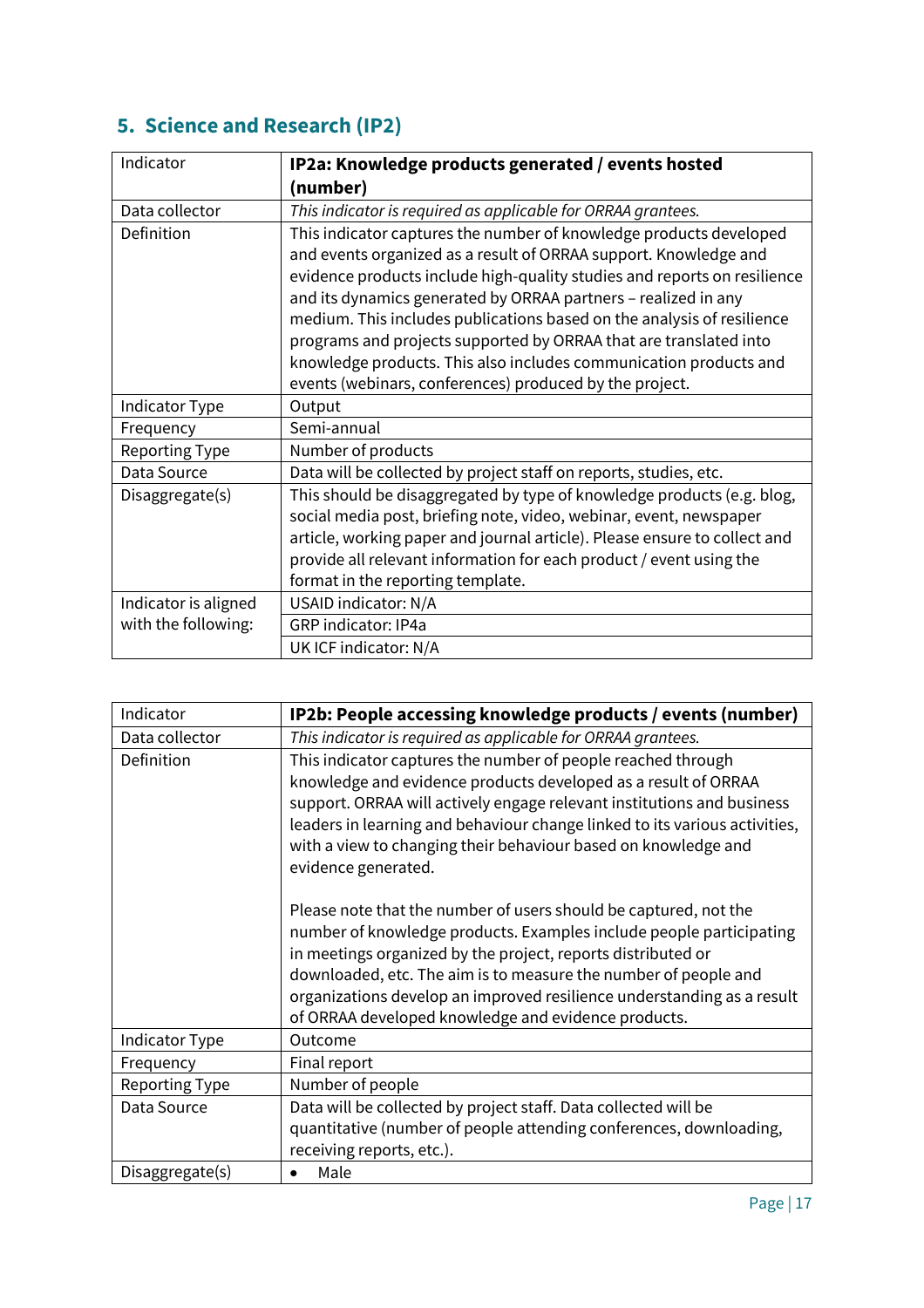| Optional             | Female<br>Other (please specify) |
|----------------------|----------------------------------|
|                      |                                  |
| Indicator is aligned | USAID indicator: N/A             |
| with the following:  | <b>GRP</b> indicator: IP4b       |
|                      | UK ICF indicator: N/A            |

# **6. Policy and Governance (IP3)**

| Indicator      | IP3a Policies influenced (number)                                                                                                     |
|----------------|---------------------------------------------------------------------------------------------------------------------------------------|
| Data collector | This indicator is made up of 3 sub-indicators and is required as applicable                                                           |
|                | for ORRAA grantees.                                                                                                                   |
| Definition     | This indicator measures the number and types of policies and                                                                          |
|                | regulations influenced by ORRAA project activities. Policies considered                                                               |
|                | under this indicator should be developed to support resilience.                                                                       |
|                | 'Policies' can include laws, legal frameworks, regulations,                                                                           |
|                | administrative procedures, plans, strategies standards or institutional                                                               |
|                | arrangements. Policies may include sector specific or provincial plans,                                                               |
|                | strategies, policies, or industrial standards which, if successfully                                                                  |
|                | implemented, could have a significant impact on resilience. Policies                                                                  |
|                | that create incentives for investment in resilience can also be reported.                                                             |
|                | Each policy can be counted only once as "engaged with",                                                                               |
|                | "proposed/adopted" or "implemented" if applicable, within the same                                                                    |
|                | reporting period and/or across multiple reporting periods. The indicator                                                              |
|                | narrative should include an explanation to justify the measure being                                                                  |
|                | reported.                                                                                                                             |
| Sub-indicators | IP3ai Policies engaged with (number)                                                                                                  |
|                | This sub-indicator counts the number of policies that the project has                                                                 |
|                | engaged with. This is calculated using one or several of the following                                                                |
|                | steps:                                                                                                                                |
|                | Underwent analysis (review of existing policy and/or proposal of<br>1.                                                                |
|                | new policy);                                                                                                                          |
|                | Underwent public debate and/or consultation with stakeholders on<br>2.                                                                |
|                | the proposed new or revised policy. This can also include proposed                                                                    |
|                | repeal of an existing policy;                                                                                                         |
|                | 3. Were newly drafted, revised or otherwise engaged with.                                                                             |
|                | IP3aii Policies formally proposed / adopted (number)                                                                                  |
|                | This sub-indicator counts the number of policies where the project has                                                                |
|                | played an active part in its formal proposal or adoption.                                                                             |
|                |                                                                                                                                       |
|                | "Formally proposed" means that a relevant government official or                                                                      |
|                | agency, organization, or non-governmental entity with decision-making                                                                 |
|                | authority has proposed the measure, according to established<br>procedures, preferably publicly when this is appropriate to the given |
|                | context.                                                                                                                              |
|                |                                                                                                                                       |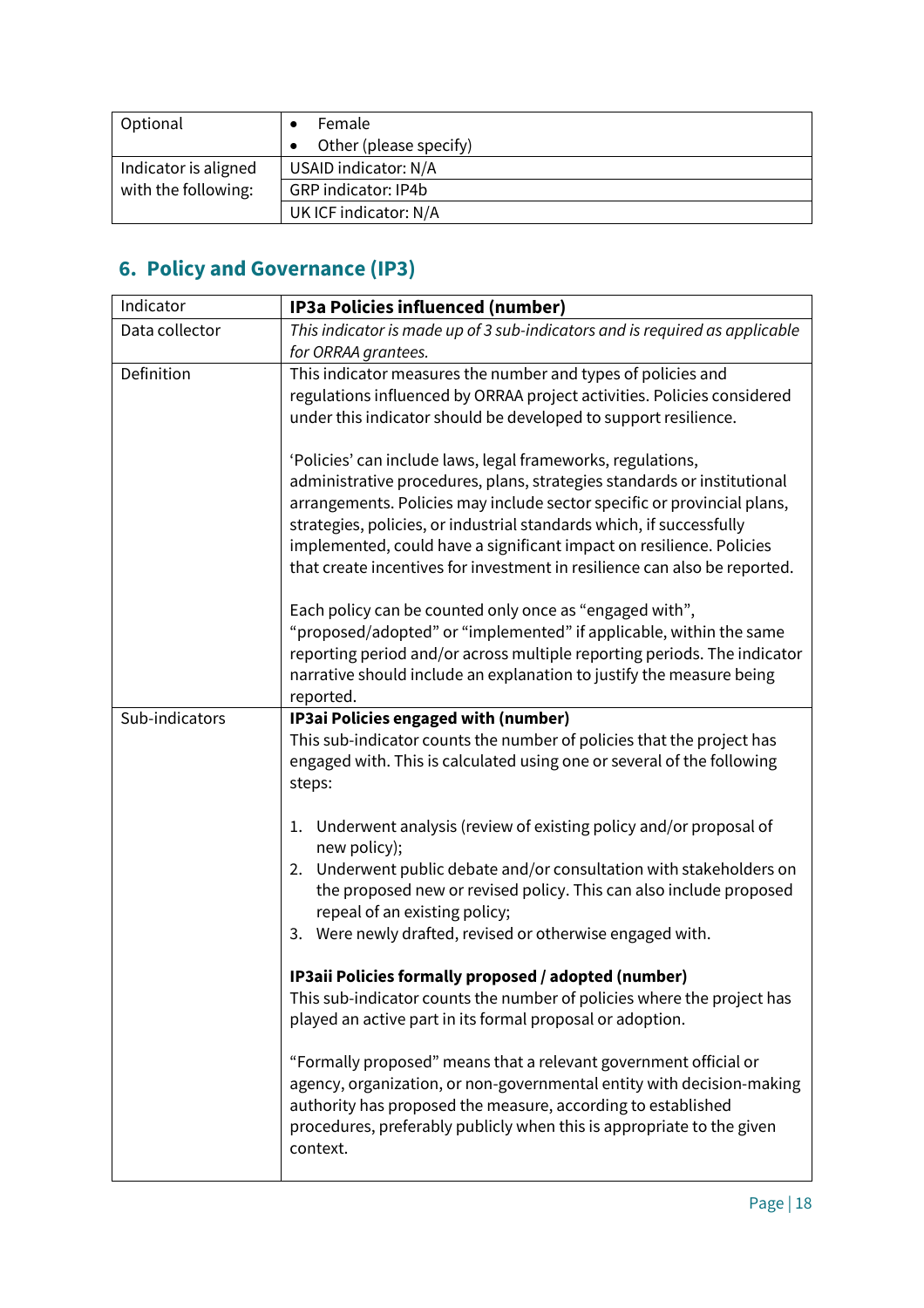|                       | "Adopted" means a new, revised, or repealed policy was officially                                                                          |
|-----------------------|--------------------------------------------------------------------------------------------------------------------------------------------|
|                       | approved, codified or enacted by a government, organization, or non-                                                                       |
|                       | governmental entity with decision-making authority in its respective                                                                       |
|                       | legal, regulatory, policy, or non-governmental system.                                                                                     |
|                       |                                                                                                                                            |
|                       | IP3aiii Policies implemented (number)                                                                                                      |
|                       | This sub-indicator counts the number of policies where the project has                                                                     |
|                       | played an active part in supporting implementation, for instance by                                                                        |
|                       | providing evidence and knowledge.                                                                                                          |
|                       |                                                                                                                                            |
|                       | "Implemented" means that a measure is in force or being executed by                                                                        |
|                       | the relevant authority. Implementation must meet the following                                                                             |
|                       | criteria:                                                                                                                                  |
|                       |                                                                                                                                            |
|                       | The policy must be in force in all intended geographic locations and<br>4.                                                                 |
|                       | at all intended administrative levels with all intended                                                                                    |
|                       | regulations/rules in place ("full");                                                                                                       |
|                       | Any ongoing activities or tasks required by the policy (e.g., various<br>5.<br>kinds of inspection, enforcement, collection of documents / |
|                       | information / fees) are being executed with minimal disruptions                                                                            |
|                       | ("effective").                                                                                                                             |
| Indicator Type        | Outcome                                                                                                                                    |
| Frequency             | Final report                                                                                                                               |
| <b>Reporting Type</b> | Number of policies                                                                                                                         |
| Data Source           | Quantitative: Number of policies influenced. Implementing partners                                                                         |
|                       | collect this indicator through observation and analysis of legal status of                                                                 |
|                       | the various policies being addressed.                                                                                                      |
|                       |                                                                                                                                            |
|                       | Qualitative: The narrative accompanying this indicator should explain                                                                      |
|                       | the connection between the measure and resilience. The narrative and                                                                       |
|                       | each implementer's internal documentation should be specific about                                                                         |
|                       | what the reported number represents, particularly:                                                                                         |
|                       |                                                                                                                                            |
|                       | What is the title of the measure?                                                                                                          |
|                       | What is/are the institution(s) that will be implementing and/or                                                                            |
|                       | enforcing the measure?                                                                                                                     |
|                       | How does the measure contribute to resilience?                                                                                             |
|                       | How was this policy influenced by ORRAA projects/grantees?                                                                                 |
| Disaggregate(s)       | Local (sub-national)<br>$\bullet$                                                                                                          |
|                       | National                                                                                                                                   |
|                       | International (including regional and multilateral)                                                                                        |
| Indicator is aligned  | USAID indicator: EG.11-3, EG.3.1-12                                                                                                        |
| with the following:   | GRP indicator: IP1a, b, c                                                                                                                  |
|                       | UK ICF indicator: N/A                                                                                                                      |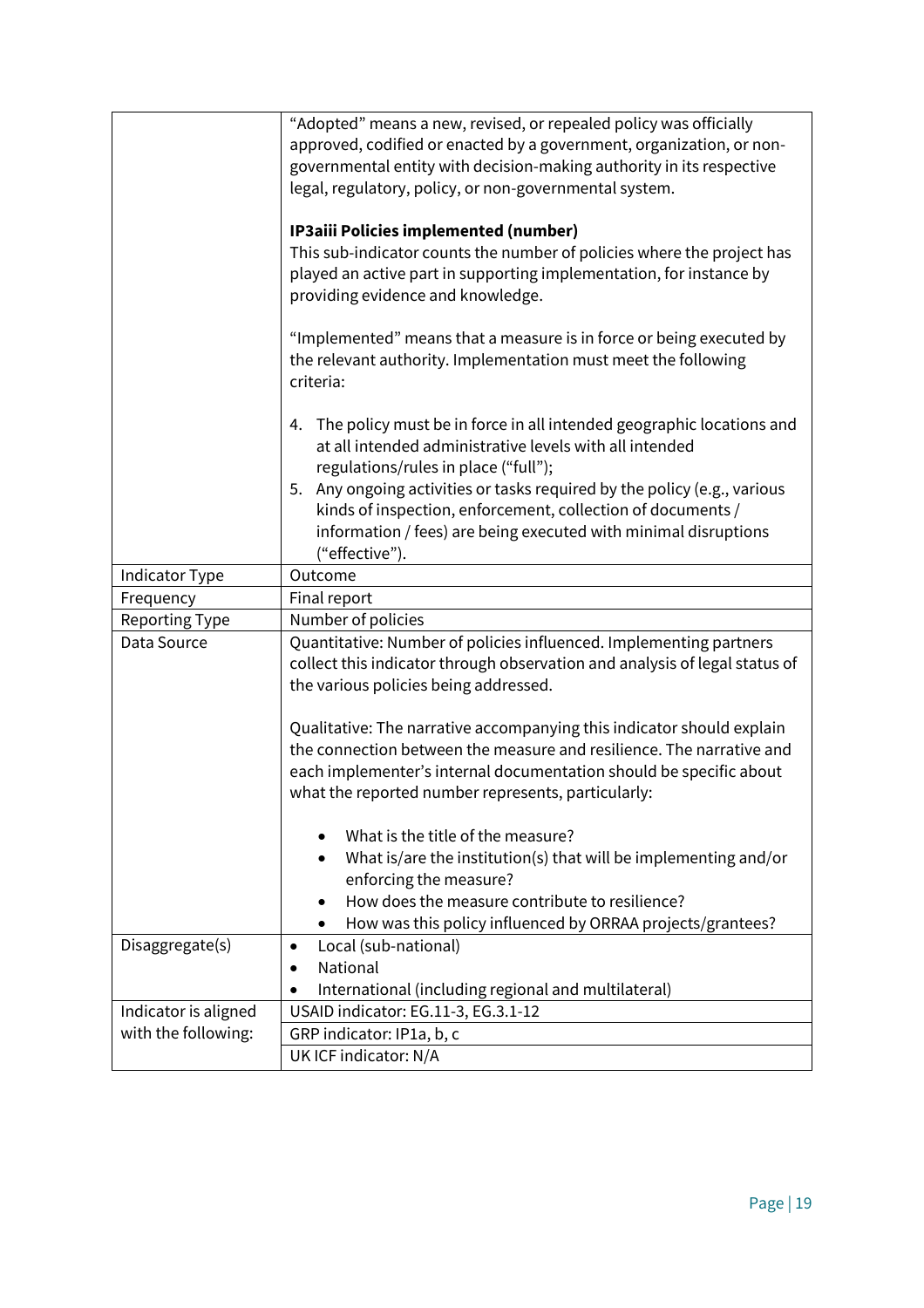| Indicator             | IP3b: Organisations receiving assistance (number)                                                                                                                                                                                                                                                                                                                                                                                                                                                                                                                       |
|-----------------------|-------------------------------------------------------------------------------------------------------------------------------------------------------------------------------------------------------------------------------------------------------------------------------------------------------------------------------------------------------------------------------------------------------------------------------------------------------------------------------------------------------------------------------------------------------------------------|
| Data collector        | This indicator is required as applicable for ORRAA grantees.                                                                                                                                                                                                                                                                                                                                                                                                                                                                                                            |
| Definition            | This indicator counts the number of organisations supported through<br>ORRAA partnership and capacity building activities. Improved<br>governance and capable institutions are critical elements of the<br>resilience and can contribute to long-term sustainability. Any technical<br>assistance should have the explicit goal of improving organizational<br>performance and be focused on resilience.                                                                                                                                                                |
|                       | 'Organisations assisted' should only include those organizations for<br>which implementing partners have made a targeted effort to build their<br>capacity or enhance their organizational functions. Organisations<br>include, but are not limited to, private enterprises, cooperatives,<br>women's groups, trade and business associations, and community-<br>based organizations that received ORRAA assistance related to<br>resilience during the reporting period. Organisations can be formal or<br>informal.                                                   |
|                       | Assistance includes support that aims at improving organisation<br>functions, such as member support services, management, marketing<br>and accounting. Assistance includes the transfer of knowledge and/or<br>expertise by way of staff, formal or informal skills training, and research<br>work to support quality of program implementation and impact,<br>support administration, management, representation, communication<br>and advocacy, publicity, policy development, and capacity building.<br>Assistance includes both human and institutional resources. |
|                       | Count the number of organisations and not the number of individual<br>members, even in the case of training. If multiple owners, managers, or<br>employees of a single firm receive assistance over the reporting period,<br>the reporting operating unit should count that as one benefiting<br>organization for the reporting period.                                                                                                                                                                                                                                 |
| Indicator Type        | Output                                                                                                                                                                                                                                                                                                                                                                                                                                                                                                                                                                  |
| Frequency             | Semi-annual                                                                                                                                                                                                                                                                                                                                                                                                                                                                                                                                                             |
| <b>Reporting Type</b> | Number of organizations                                                                                                                                                                                                                                                                                                                                                                                                                                                                                                                                                 |
| Data Source           | Data will be collected by implementing partners with knowledge of<br>their specific activities and programs.                                                                                                                                                                                                                                                                                                                                                                                                                                                            |
| Disaggregate(s)       | Type of organization:                                                                                                                                                                                                                                                                                                                                                                                                                                                                                                                                                   |
|                       | Public                                                                                                                                                                                                                                                                                                                                                                                                                                                                                                                                                                  |
|                       | Private                                                                                                                                                                                                                                                                                                                                                                                                                                                                                                                                                                 |
|                       | Civil Society Organisations (CSOs)                                                                                                                                                                                                                                                                                                                                                                                                                                                                                                                                      |
|                       | A public entity can be the national or a sub-national government as well                                                                                                                                                                                                                                                                                                                                                                                                                                                                                                |
|                       | as a multilateral organisation. Please distinguish between private for-                                                                                                                                                                                                                                                                                                                                                                                                                                                                                                 |
|                       | profit enterprises (including state-owned) and CSOs (including NGOs).                                                                                                                                                                                                                                                                                                                                                                                                                                                                                                   |
| Indicator is aligned  | USAID indicator: EG.3.2-4, EG.5.2-1                                                                                                                                                                                                                                                                                                                                                                                                                                                                                                                                     |
| with the following:   | <b>GRP</b> indicator: IP4c                                                                                                                                                                                                                                                                                                                                                                                                                                                                                                                                              |
|                       | UK ICF indicator: N/A                                                                                                                                                                                                                                                                                                                                                                                                                                                                                                                                                   |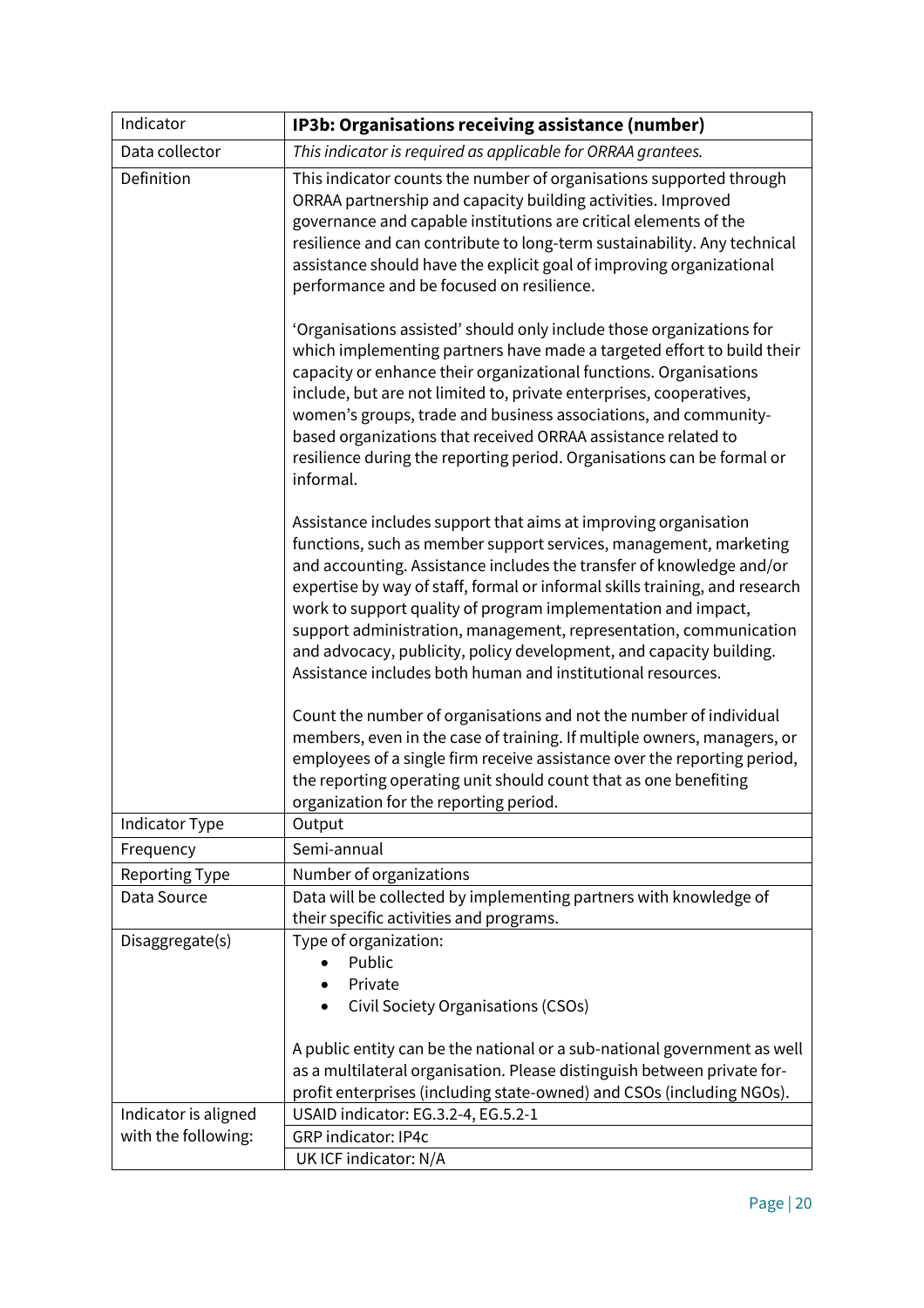| Indicator             | IP3c: Partnerships formed (number)                                                                                                                                                                                                                                                                                                                                                                                                                                                                                                       |
|-----------------------|------------------------------------------------------------------------------------------------------------------------------------------------------------------------------------------------------------------------------------------------------------------------------------------------------------------------------------------------------------------------------------------------------------------------------------------------------------------------------------------------------------------------------------------|
| Data collector        | This indicator is required as applicable for ORRAA grantees.                                                                                                                                                                                                                                                                                                                                                                                                                                                                             |
| Definition            | This indicator counts the number of partnerships newly formed during<br>the reporting period as a result of ORRAA supported partnership<br>building activities. For grantees this includes knowledge network<br>partnerships established to maintain resilience knowledge. For the<br>ORRAA Secretariat this includes partnerships assembled to strengthen<br>resilience through Call for Proposals and the Ocean Resilience<br>Innovation Challenge (ORIC), as well as other partnerships that help<br>advance ORRAA's overall mission. |
|                       | A partnership is considered formed when there is a clear agreement,<br>usually written, between two or more formal entities to work together<br>to achieve a common objective. Partnerships can be long or short in<br>duration (length is not a criteria for measurement). Partnerships that<br>include multiple partners around a common output should only be<br>counted once.                                                                                                                                                        |
| Indicator Type        | Output                                                                                                                                                                                                                                                                                                                                                                                                                                                                                                                                   |
| Frequency             | Semi-annual                                                                                                                                                                                                                                                                                                                                                                                                                                                                                                                              |
| <b>Reporting Type</b> | Number of partnerships                                                                                                                                                                                                                                                                                                                                                                                                                                                                                                                   |
| Data Source           | Data will be collected by implementing partners with knowledge of their<br>specific activities and programs.                                                                                                                                                                                                                                                                                                                                                                                                                             |
| Disaggregate(s)       | N/A                                                                                                                                                                                                                                                                                                                                                                                                                                                                                                                                      |
| Indicator is aligned  | USAID indicator: EG.3.2-5                                                                                                                                                                                                                                                                                                                                                                                                                                                                                                                |
| with the following:   | <b>GRP</b> indicator: IP4d                                                                                                                                                                                                                                                                                                                                                                                                                                                                                                               |
|                       | UK ICF: N/A                                                                                                                                                                                                                                                                                                                                                                                                                                                                                                                              |

| Indicator      | IP3d: Organizations increasing profit or self-sufficient                                                                                                                                                                                                                                                                                                                                                                                                                                               |
|----------------|--------------------------------------------------------------------------------------------------------------------------------------------------------------------------------------------------------------------------------------------------------------------------------------------------------------------------------------------------------------------------------------------------------------------------------------------------------------------------------------------------------|
|                | (number)                                                                                                                                                                                                                                                                                                                                                                                                                                                                                               |
| Data collector | This indicator is required as applicable for ORRAA grantees.                                                                                                                                                                                                                                                                                                                                                                                                                                           |
| Definition     | One of the primary objectives of ORRAA is to build a pipeline of<br>investable ocean projects, enterprises, and businesses that contribute<br>to coastal resilience. This indicator captures organisations that become<br>self-sufficient or increase their profit as a result of ORRAA support. To<br>measure the sustainability of investments, we look at the profitability of<br>firms and financial self-sufficiency of civil society organizations (CSOs)<br>as a marker of viability.           |
|                | Count firms or CSOs who are receiving ORRAA assistance that is<br>intended to increase profitability or viability and have increased<br>profitability (firms) or become self-sufficient (CSOs). Although<br>profitability or self-sufficiency measured during the period ORRAA is<br>providing assistance does not demonstrate whether a business or a CSO<br>will remain sustainable after the assistance ends, it is an indication of its<br>capacity to function effectively at that point in time. |
|                | A firm should be counted if it operated more profitably in the reporting<br>period than it did the previous reporting period as a direct result of                                                                                                                                                                                                                                                                                                                                                     |